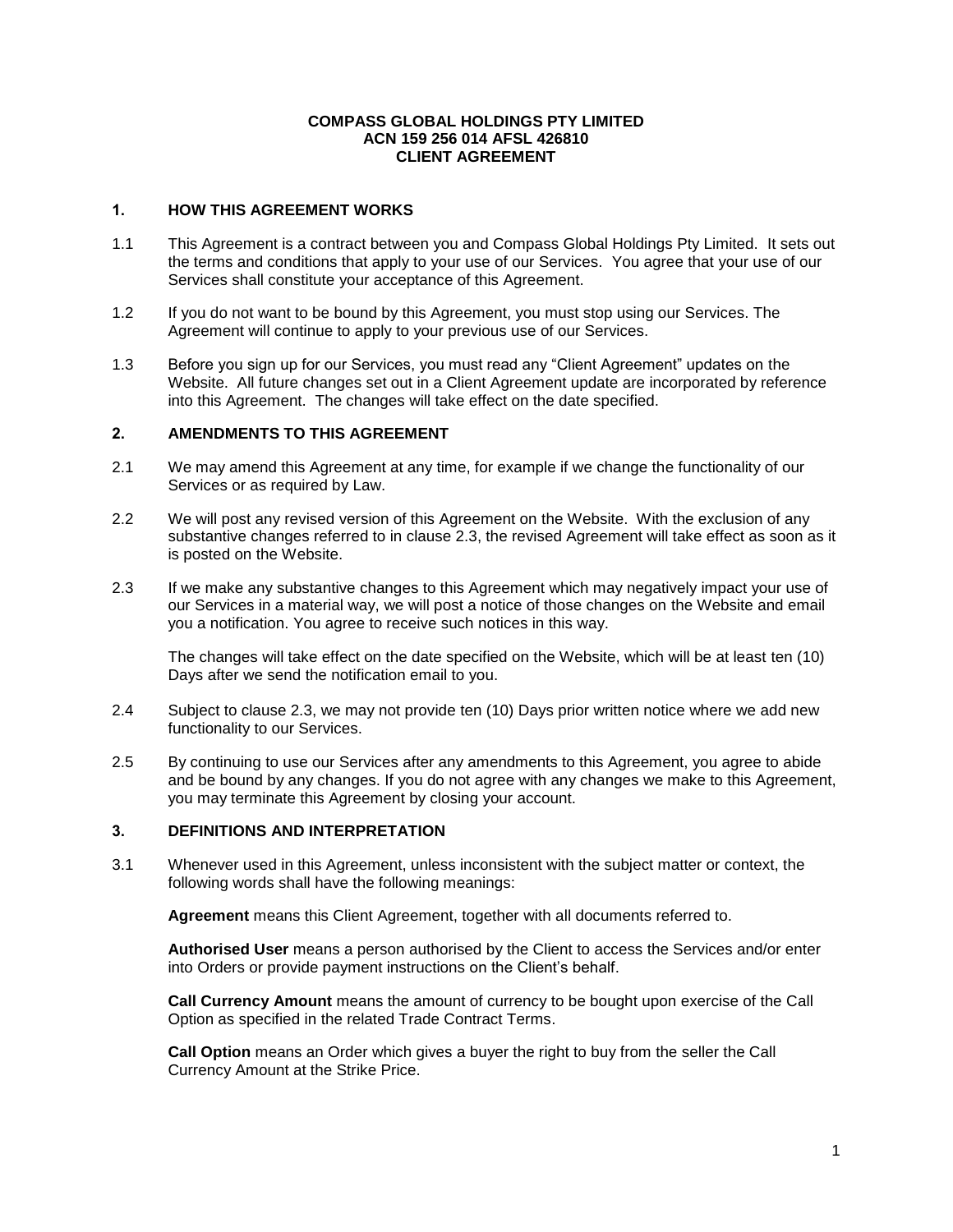**Cancellation Event** means the situation where the Client determines that they wish to cancel an Order or where the terms of this Agreement afford Compass the right to cancel a Client's Order(s) or to terminate this Agreement and any Orders entered into thereunder.

**Client, you** or **your** means the person or entity named as the Client in the application to open an account with Compass, together with the Client's:

- (a) subsidiaries, affiliates, successors and/or assigns; and
- (b) officers, directors, employees and agents.

**Close Out** or **Closing Out** in relation to a Financial Product means discharging or satisfying the obligations of Compass and the Client under the Financial Product which includes matching up the Financial Product with a Financial Product of the same kind under which the Client has taken an offsetting opposite position.

**Credit Limit** means the limit on the total amount of credit that Compass will provide to the Client.

**Compass, we, our** or **us** means Compass Global Holdings Pty Ltd, its subsidiaries, holding companies, successors and/or assigns, as well as its officers, directors, employees and agents.

**Cut-Off Time** means the time (AEST) for the destination country of the international payment by which cleared funds need to be received by us in order for an international payment to be made on any Day. These times are set out on the Website.

**Day** means a day on which commercial banks are open for business (including dealings in foreign exchange) in Sydney, New South Wales or any other place specified by Compass for that purpose.

**Deposit** means the amount deposited by the Client with Compass as requested by Compass in relation to all Forward Contracts and Options Contracts at the time of booking and at any time prior to the Value Date which is a part-payment toward the agreed Order value and not client monies.

**Exercise Date** means the date on which the seller of an Options Contract accepts an Exercise Notice.

**Exercise Notice** means the notice given by the buyer to the seller of its intention to exercise an Option.

**Expiry Date** means the last day on which the seller of an Options Contract accepts an Exercise Notice and includes any variation to the original date (being either an earlier or a later date) agreed with the Client or otherwise permitted under this Agreement.

**Financial Product** means a Spot Contract, Forward Contract or Options Contract**.**

**Force Majeure** means events or causes including, but not limited to, the following: an act of God, peril of the sea, unavoidable accident of navigation, war (whether declared or not), sabotage, riot, insurrection, civil commotion, national emergency (whether in fact or law), martial law, fire, flood, cyclone, earthquake, landslide, explosion, power or water shortage, failure of a transmission or communication network, epidemic, quarantine, strike or other labour difficulty or expropriation, restriction, prohibition, law, regulation, decree or other legally enforceable order of a government agency, breakage or accident, change of Law or any damage of Compass' hardware or systems, unless occurring as a result of an act, omission, default or negligence of the Client or Compass.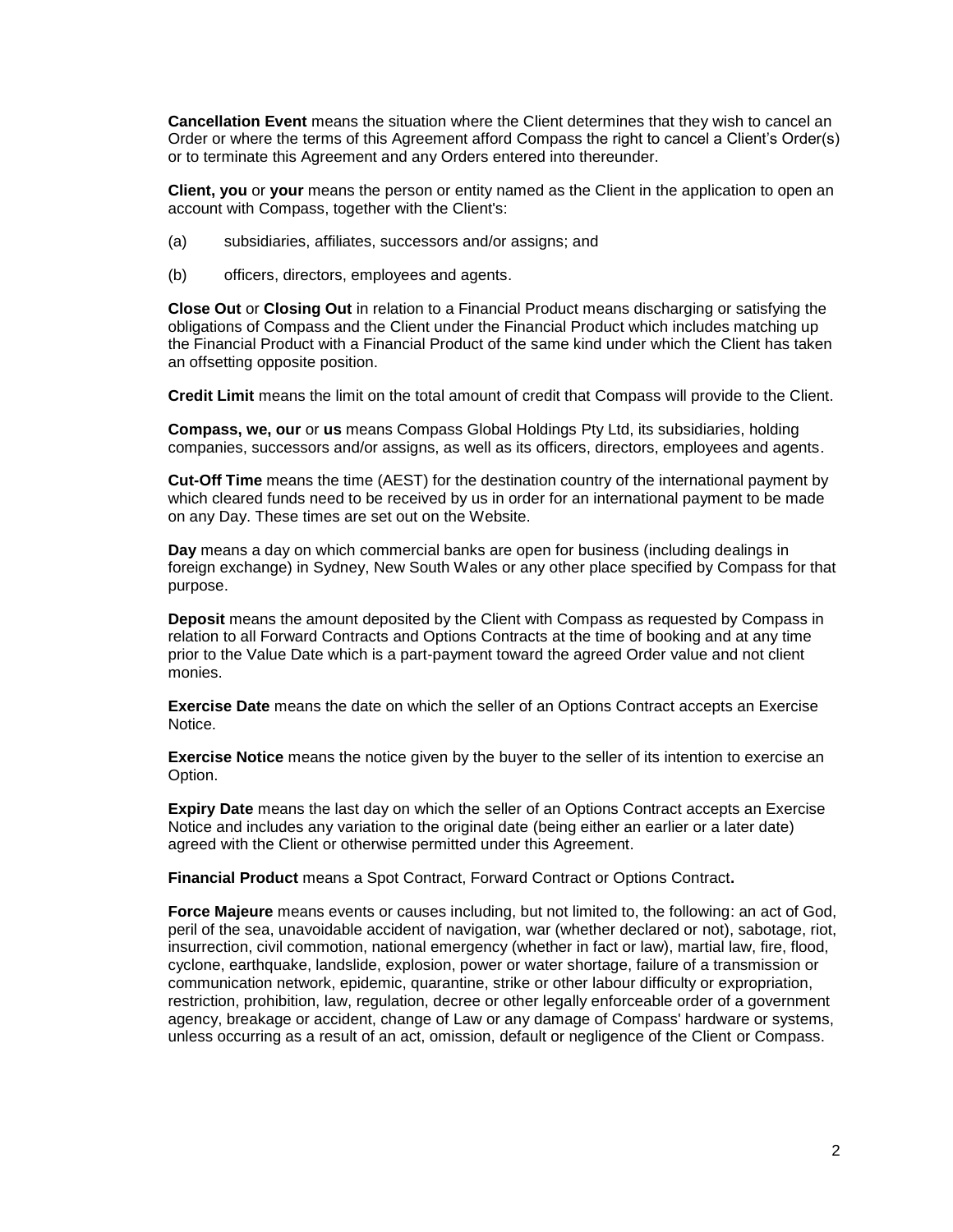**Forward Contract** means an Order conferring the obligation, to buy or to sell a specified amount of a currency at a specified exchange rate within a predetermined point in time between three (3) Days and 12 months after the Order is entered into.

**Historical Rate Rollover** means in relation to a Forward Contract the practice of rolling over the Forward Contract upon maturity at the historical exchange rate from inception having regard, when determining the new exchange rate, to the In the Money or Out of the Money state of the Forward Contract.

**Instruction** means any instruction or request given by the Client to Compass offering to enter into a Financial Product as provided for under clause 8.2.

**In the Money** means the value of the original Forward Contract or Options Contract is more favourable than the current Mark to Market value.

**Law** means any local or foreign law, regulation or judgment, court order or sanctions regimes which Compass is subject to.

**Mark to Market** means the revaluation of a Forward Contract or an Options Contract to reflect its current market value rather than its original value. Compass shall have the right, at its sole discretion, to determine the Mark to Market value on a daily or intra-daily basis.

**Margin Call** means an amount to be paid to Compass, in addition to the Deposit, as solely determined by Compass having regard to the factors set out in clause 19.2.

**Notice** means a notice required or permitted to be given under this Agreement or for the purposes of this Agreement.

**Online Services** means the Services which provide the ability for clients to transact with Compass by way of an online trading platform.

**Options Contract** means an Oder conferring the right, but not the obligation, to buy (call) or to sell (put) a specified amount of a currency at a specified exchange rate within a predetermined time period. Options will only be entered into with Wholesale Clients.

**Order** means a Financial Product entered into between Compass and the Client under the applicable Trade Contract Terms.

**Out of the Money** means the value of the original Forward Contract or Options Contract is less favourable than the current Mark to Market value.

**Premium** means the amount that is payable by the buyer to the seller on the Premium Payment Date for the Options Contract.

**Premium Payment Date** means two (2) Days after the Client and Compass have entered into the Options Contract.

**Purchase Currency** means the currency being bought by Compass and sold by the Client.

**Put Currency Amount** means the amount of currency to be sold on exercise of the Put Option as specified in the related Trade Contract Terms.

**Put Option** means an Order which gives a buyer the right to sell to a seller the Put Currency Amount at the Strike Price.

**Quoting Error** means a typographical error, a fraudulent or otherwise unauthorised Instruction (including where that instruction is due to a cyber security breach) or other mistake in a quote, exchange rate indication or Trade Contract Terms that Compass reasonably believes to be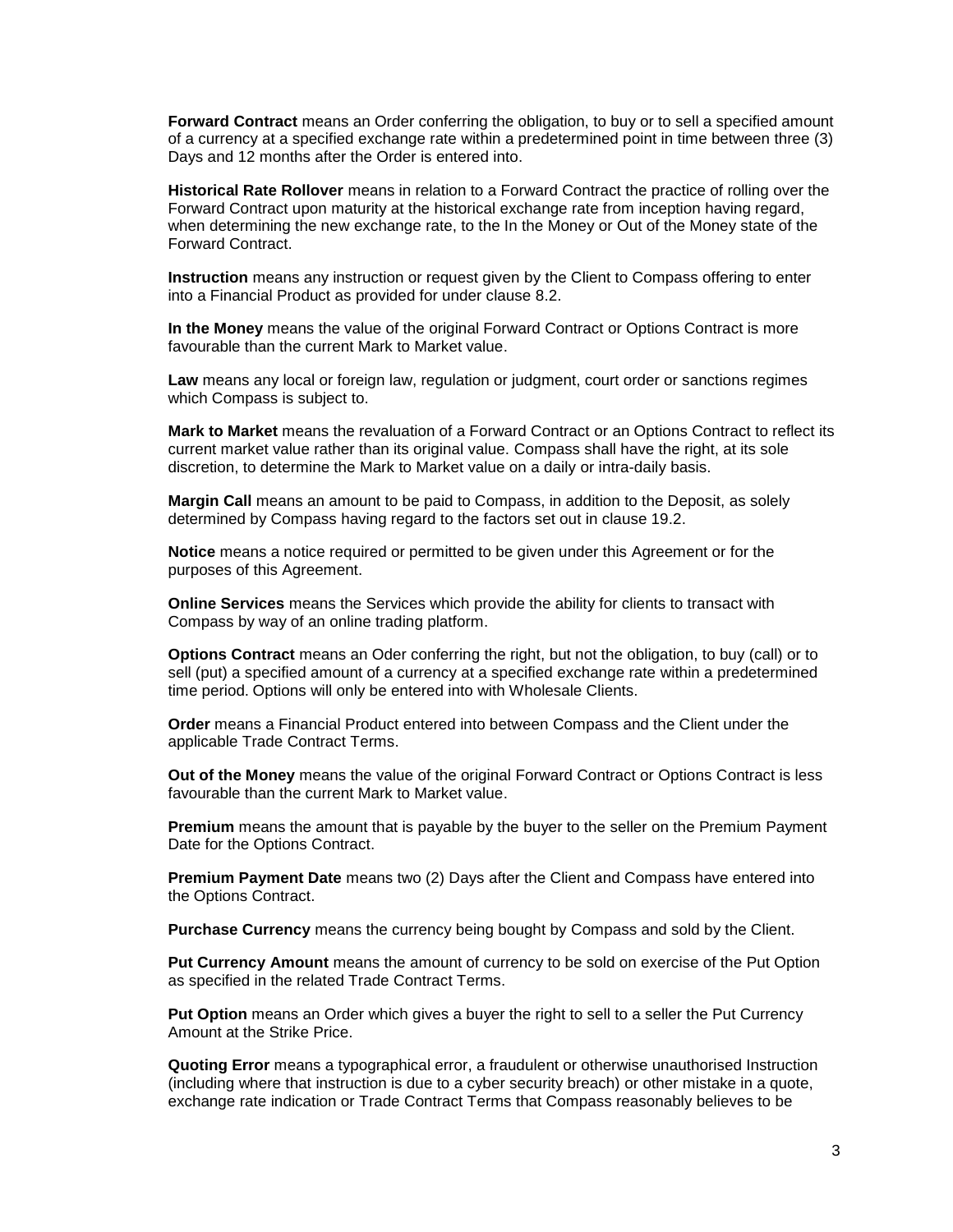material.

**Reciprocal Obligation** means Compass' obligations to the Client in relation to an Order, a Margin Call or a Deposit. For example, under a Spot Contract this will be Compass' obligation to sell or buy from the Client a specified amount of a currency at a specified exchange rate within two (2) Days after the Order is entered into.

**Sale Currency** means the currency being sold by Compass and purchased by the Client.

**Security Details** means the information required by Compass before granting access to the Online Services as set out in clause 11.3.

**Services** means the foreign exchange trading and payment services and functionality that Compass will provide to you as provided in, and contemplated by, this Agreement.

**Settlement Date** means the date for settlement of the payment rights and obligations under an Order, as specified in the relevant Trade Contract Terms and includes any variation to the original date (being either an earlier or a later date) agreed with the Client or otherwise permitted under this Agreement.

**Settlement Period** means the range of dates for settlement of the payment rights and obligations under an Order, as specified in the relevant Trade Contract Terms and includes any variation to the original range of dates (being either an earlier or a later date or range of dates) agreed with the Client or otherwise permitted under this Agreement.

**Spot Contract** means an Order conferring the obligation to buy or to sell a specified amount of a currency at a specified exchange rate within two (2) Days after the Order is entered into.

**Stop Loss Order** means an Order that specifies an exchange rate at which Compass will Close Out an open position if the market exchange rate becomes less favourable to you.

**Strike Price** means the exchange rate specified in the Trade Contract Terms at which the Put Currency Amount or the Call Currency Amount will be exchanged if the Options Contract is exercised, as agreed on the Trade Date.

**Take Profit Order** means an Order that specifies the exact exchange rate at which Compass will Close Out an open position for a profit.

**Trade Confirmation** means a document issued by Compass confirming the details of the Financial Product entered into between the Client and Compass.

**Trade Contract Terms** means the exchange rate and timing of payment at which Compass is offering to the Client a Financial Product as set out in the Trade Confirmation and in other communications between you and Compass.

**Trade Date** means the date on which a Financial Product is entered into between the buyer and seller.

**Value Date** means either the Day selected by the Client and agreed by Compass for the settlement of an Order or if there is no such Day, then for a Spot Contract the third Day after the execution of an Order by the Client and includes any variation to the original date (being either an earlier or a later date) agreed with the Client or otherwise permitted under this Agreement.

**Website** means the Compass website located at [www.compassmarkets.com.](http://www.compassmarkets.com/)

**Wholesale Client** has the same meaning as in section 761G of the *Corporations Act 2001* (Cth).

3.2 If the Client is comprised of two or more legal persons then a reference to a right or obligation of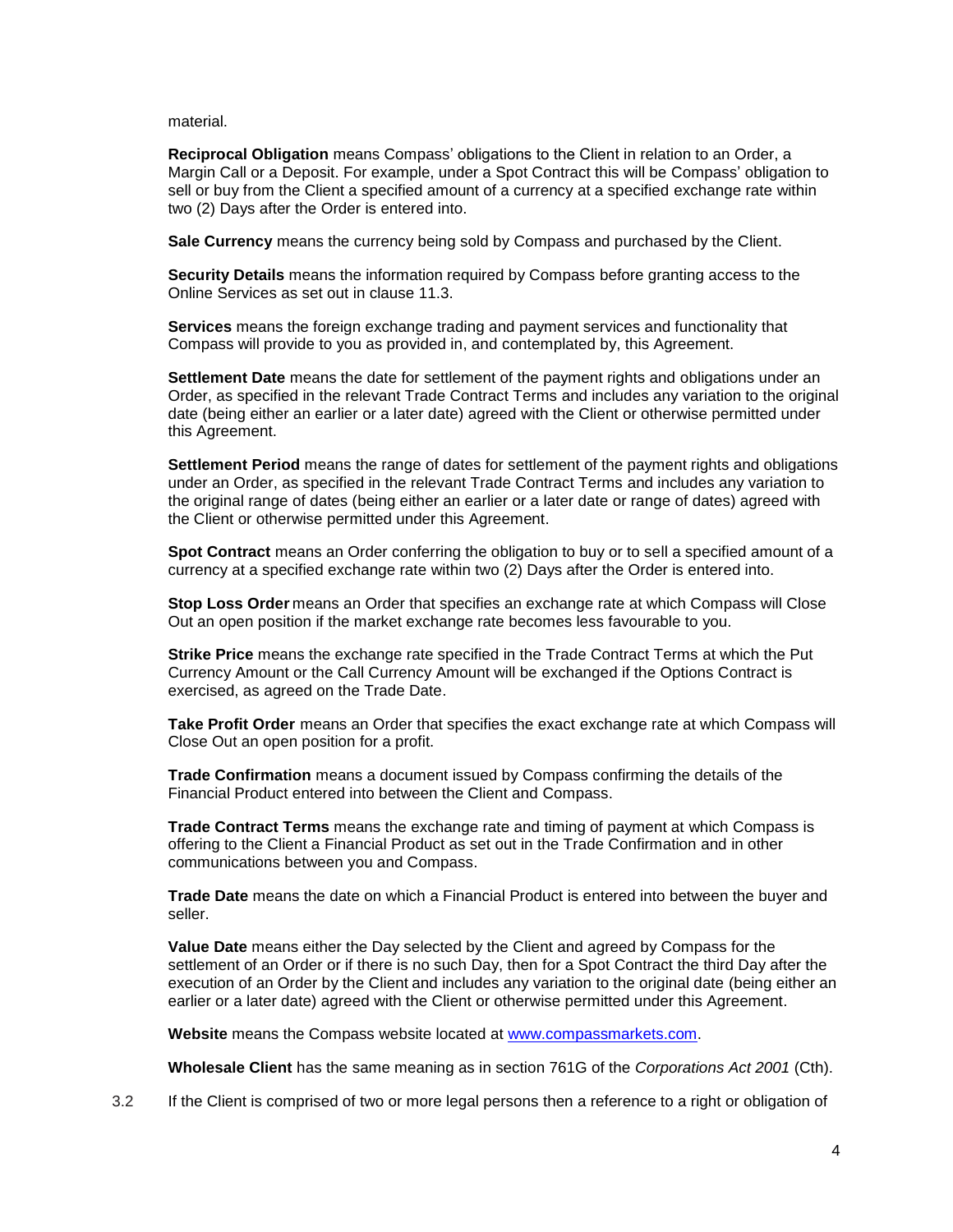the Client under this Agreement or under a transaction contemplated by this Agreement confers that right or imposes that obligation, as the case may be, jointly and severally on those persons.

## **4. THIS AGREEMENT**

- 4.1 This Agreement sets out the terms and conditions upon which any transactions between the Client and Compass will be conducted, relating to the provision of advice to the Client or the execution of Orders.
- 4.2 This Agreement is in addition to other documents (including but not limited to the Product Disclosure Statement and the Financial Services Guide) that may have been exchanged between the parties.

### **5. CLIENT REPRESENTATIONS AND WARRANTIES**

- 5.1 The Client warrants that:
	- (a) in the case of an individual or more than one individual, they are of full age and capacity;
	- (b) in the case of a firm or corporation, it is duly constituted and incorporated and possesses the requisite power to enter into this Agreement and all Orders made or to be made; and
	- (c) in any case, this Agreement and such Orders are and will constitute legally binding and enforceable obligations of the Client.
- 5.2 The Client represents and warrants to Compass that:
	- (a) entering into this Agreement by the Client, and performance of all of the Client's obligations contemplated under this Agreement, does not violate any Law applicable to the Client;
	- (b) all information provided by the Client to Compass is true, correct and complete, and the Client will notify Compass promptly of any changes to such information;
	- (c) the Client shall make ongoing disclosure to Compass of any matters that may affect the operation of this Agreement or of the ability of the Client to pay Margin Calls or to remain solvent.
- 5.3 The Client acknowledges that:
	- (a) Compass will enter into the transactions contemplated by this Agreement in reliance on the representations and warranties made by the Client; and
	- (b) Compass provides advisory and execution-only Services and the final investment decision is always the Client's own;
	- (c) if Compass provides advice to the Client then that advice is general only and does not consider the personal objectives, circumstances or needs of the Client.
- 5.4 The Client:
	- (a) confirms that they have regular access to the internet;
	- (b) consents to Compass contacting the Client (in the circumstances described in this Agreement) by email sent to the email address provided by the Client;
	- (c) agrees to ensure that the Client's contact details are up to date at all times.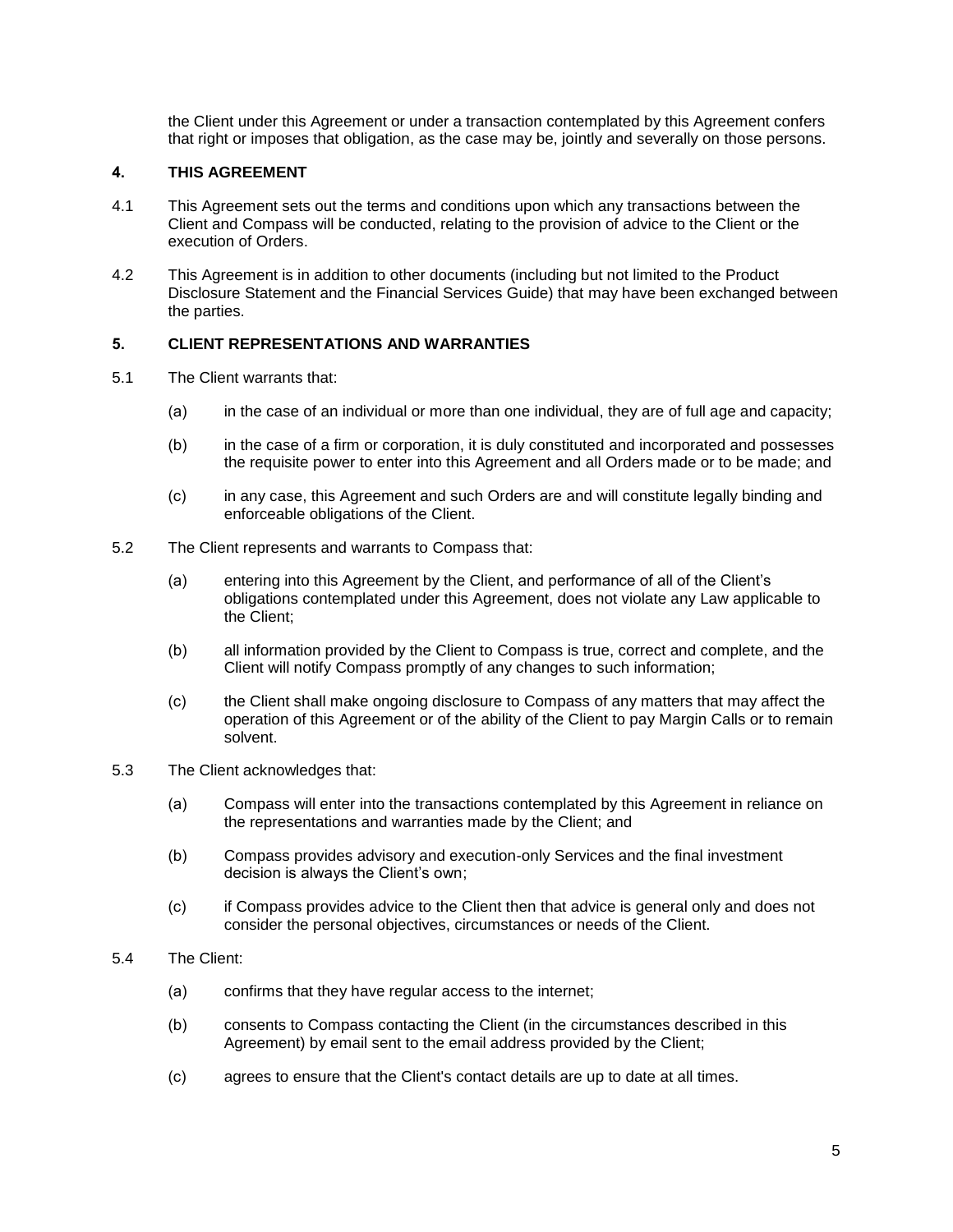## **6. AUTHORISED USERS AND AUTHORISATION LIMITS**

- 6.1 The Client shall provide Compass with a list of Authorised Users.
- 6.2 The Client shall immediately notify Compass when:
	- (a) any new person becomes an Authorised User; or
	- (b) any existing Authorised User is no longer entitled to be an Authorised User.

Upon Compass receiving such Notice the change in Authorised User is effective immediately. However, the Notice shall not affect any Orders already executed.

- 6.3 Any appointment of an Authorised User shall remain in full force and effect unless and until Notice of cancellation of appointment has been delivered to Compass.
- 6.4 The Client may inform Compass of an authorisation limit applicable to some or all Orders either in general or for particular Authorised Users. Any authorisation limit provided by the Client to Compass may be withdrawn by the Client at any time by giving Notice to Compass.
- 6.5 All Instructions given and Orders accepted by an Authorised User within their authorisation limits will be deemed to be Instructions and Orders authorised by the Client and shall be binding upon the Client.
- 6.6 Until the Client has provided a Notice to Compass to the contrary, Compass may continue to assume that all existing Authorised Users have authority to execute legally binding Orders with Compass within their authorisation limits.
- 6.7 The Client hereby indemnifies and agrees to hold Compass harmless in respect of any loss incurred by an Authorised User entering into Orders within their authorisation limits.

### **7. SEGREGATED CLIENT MONEY ACCOUNTS**

- 7.1 All money deposited by the Client with Compass, received by Compass or its agent on behalf of the Client or that is client profits on the Close Out of a Financial Product shall be deposited into one or more accounts nominated by Compass and will be paid into a client segregated bank account when required by Law, which is typically when the Client pays money into the nominated account:
	- (a) without agreeing to the terms of a Financial Product by the next Day following actual receipt of the money deposited; or
	- (b) without Compass issuing the Financial Product immediately;
	- (c) that is less than the value of the Financial Product, and Compass does not issue the Financial Product immediately for the lesser value; or
	- (d) in excess of the value of the Financial Product, and the excess amount is not returned to the Client by the next Day.

Such segregation of the Client's money does not fully protect the Client's money from the risk of loss.

7.2 While the Client's money is segregated from Compass' money, it may be co-mingled with the money of other Clients and utilised by Compass from time to time where Compass is allowed to do so pursuant to Law.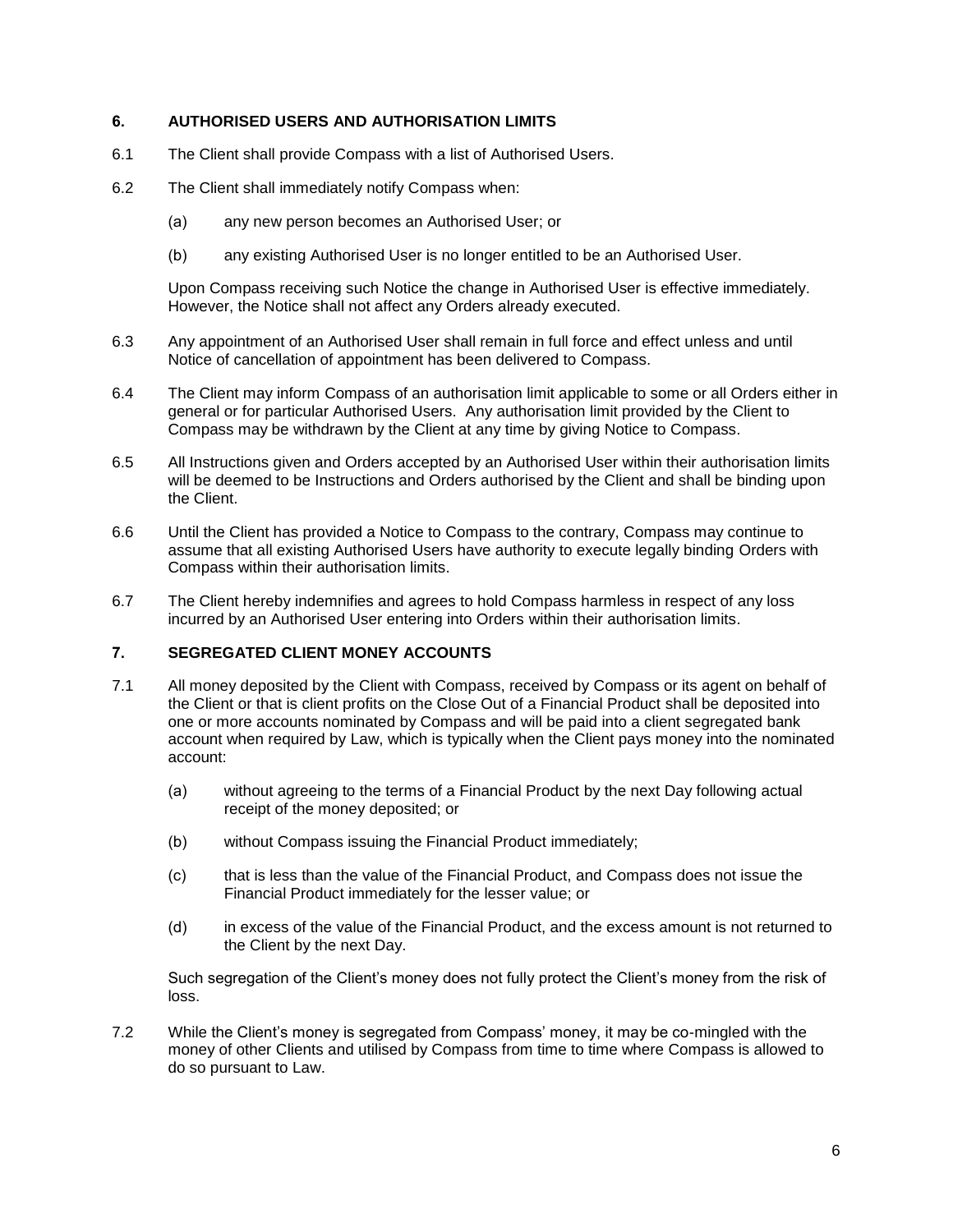- 7.3 Compass shall be entitled to retain any interest earned on such segregated money held or invested by Compass.
- 7.4 Compass may use the funds in the client segregated account in accordance with applicable Laws.
- 7.5 The Client acknowledges that this clause 7 is sufficient written authorisation for Compass to withdraw without notice to, or further authorisation from, the Client the amount of money deposited into the segregated account necessary to meet Compass' obligations incurred for this purpose. The Client has no interest in or claim over Compass' Orders (if any) with any other person or in the accounts into which Compass lodges or pays the funds which were withdrawn from the segregated accounts. The Client acknowledges that the balance of the Client's account may not be protected if there is a default in the dealings with counterparties or in the overall segregated account balance.
- 7.6 Compass enters into arrangements with third party execution providers for the facilitation of transactions and settlements, and avails monies received for Deposits and settlements which are not client money to such providers for this purpose.
- 7.7 When Compass accepts money from a Client in connection with an Order, a Margin Call or a Deposit, the Client immediately receives Reciprocal Obligations from Compass under the Trade Contract Terms. The payment is not "client money", but rather has purchased that Reciprocal Obligation from Compass.

# **8. INSTRUCTIONS AND CREATION OF ORDERS**

- 8.1 Exchange rate indications from Compass are available by telephone, email, face-to-face or through the Online Services. Such indications are not binding and the exchange rates will be as agreed when Compass exercises its right to create an Order.
- 8.2 When the Client, or an Authorised User, contacts Compass by either telephone, email, face-toface or through the Online Services and provides the appropriate Client reference number (and such other security checks as Compass may specify), Compass may, but is not obligated to, ask for the following information:
	- (a) details of the Purchase Currency;
	- (b) the account into which the currency is to be transferred;
	- (c) the type of Financial Product the Client wishes to enter into;
	- (d) any identification reference to be sent with the payment instruction;
	- (e) the date on which the Client would like the money to arrive;
	- (f) the currency in which the Client would like to pay;
	- (g) how much Sale Currency the Client either wishes to buy;
	- (h) how much Purchase Currency the Client wishes to sell;
	- (i) the exchange rate for a Take Profit Order;
	- (j) the stop level for a Stop Loss Order; and
	- (k) the Client's contact details.

Collectively, though not exhaustively, this information or any portion constitutes an Instruction.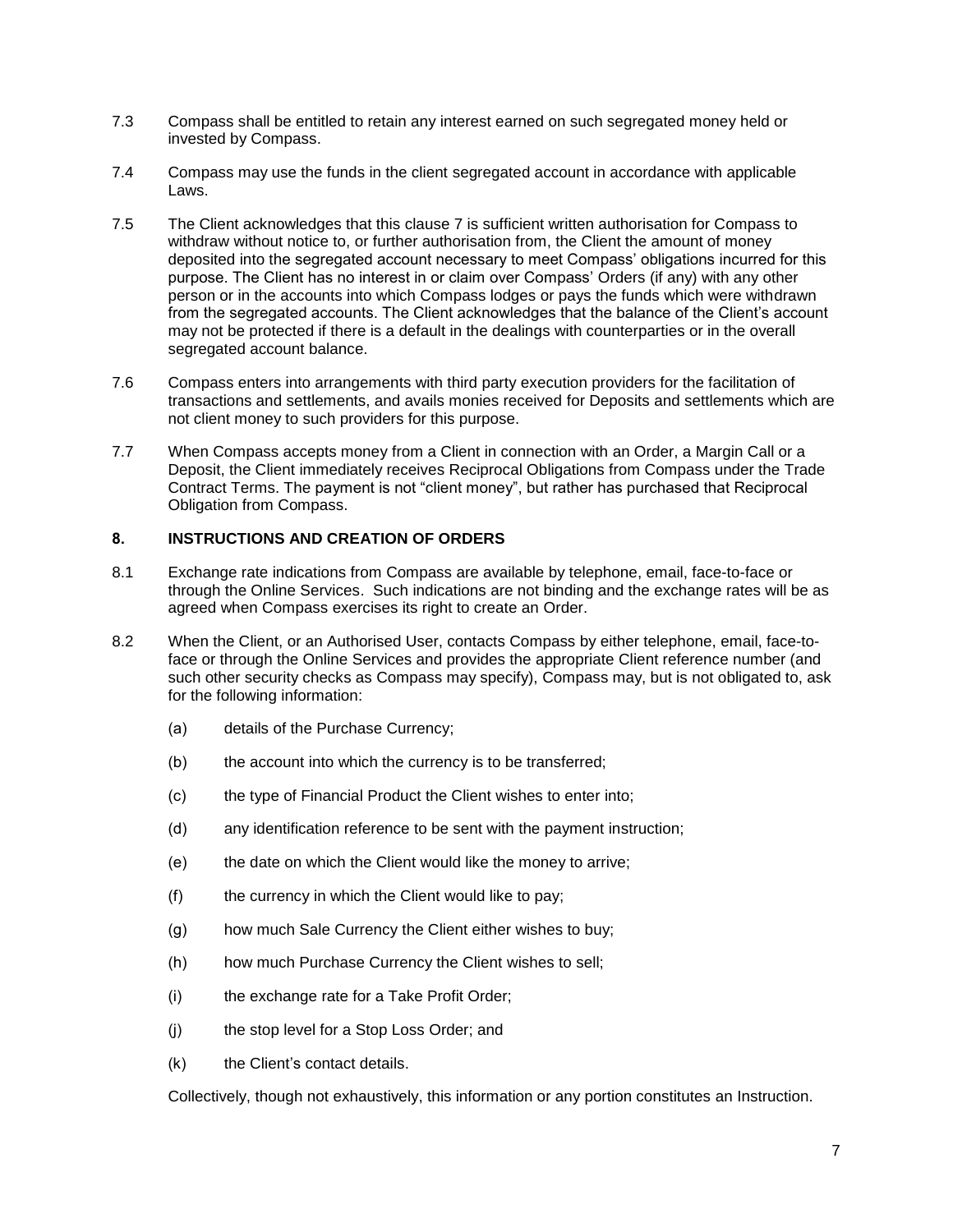- 8.3 Compass shall have a discretionary right to create an Order within a reasonable time after receiving the Instructions.
- 8.4 If Compass exercises this right then an Order is formed between the Client and Compass. When an Order is created the parties shall become bound by the content of the relevant Trade Confirmation and this Agreement.
- 8.5 If Compass declines to exercise the right to create an Order, Compass shall not be obliged to:
	- (a) give a reason for declining; or
	- (b) notify the Client that Compass has not created an Order with the Client.
- 8.6 The Client shall indemnify Compass for any error made by the Client or an Authorised User in providing Instructions to Compass.

#### **9. TELEPHONE AND EMAIL TRANSACTIONS**

- 9.1 An Authorised User may request Compass to accept Instructions by telephone. Compass may check the authority of the caller by requesting the caller give his or her name and confirming that such name has been notified to Compass by the Client as an Authorised User. Upon such check confirming the identity of the caller, Compass may assume that the caller has the full authority as previously notified by the Client.
- 9.2 The Client acknowledges and agrees, and will ensure that each Authorised User acknowledges and agrees, that Compass may make a recording of each telephone Instruction and any other conversation received from a Client or an Authorised User. The recording remains the property of Compass. The telephone recording can be used by Compass to confirm the terms and conditions of any transaction where there is dispute with a Client as to the Trade Contract Terms of the transaction, and for training and monitoring purposes.
- 9.3 An Authorised User may request Compass to accept Instructions by email. Compass may accept Instructions sent by email. The Client acknowledges and agrees that upon the acceptance by Compass of the Client's Instructions and the creation of an Order, the Client shall be bound by that Order.

#### **10. ONLINE TRANSACTIONS**

- 10.1 If the Client or an Authorised User uses the Online Services the Client or Authorised User will be able to:
	- (a) Issue an Instruction to Compass which is an offer to enter into an Order at the exchange rate quoted on the Online Services;
	- (b) obtain information relating to balances and transactions booked on the Client's Compass account;
	- (c) create and manage beneficiary information;
	- (d) use such other facilities as Compass may from time to time make available through the Online Services.
- 10.2 Compass may at any time without notice suspend, withdraw or deny access to the Online Services to a Client or one or more of the Authorised Users for any reason including but not limited to security, quality of service, failure by the Client to pay an amount when due or breach by the Client of any provision of this Agreement.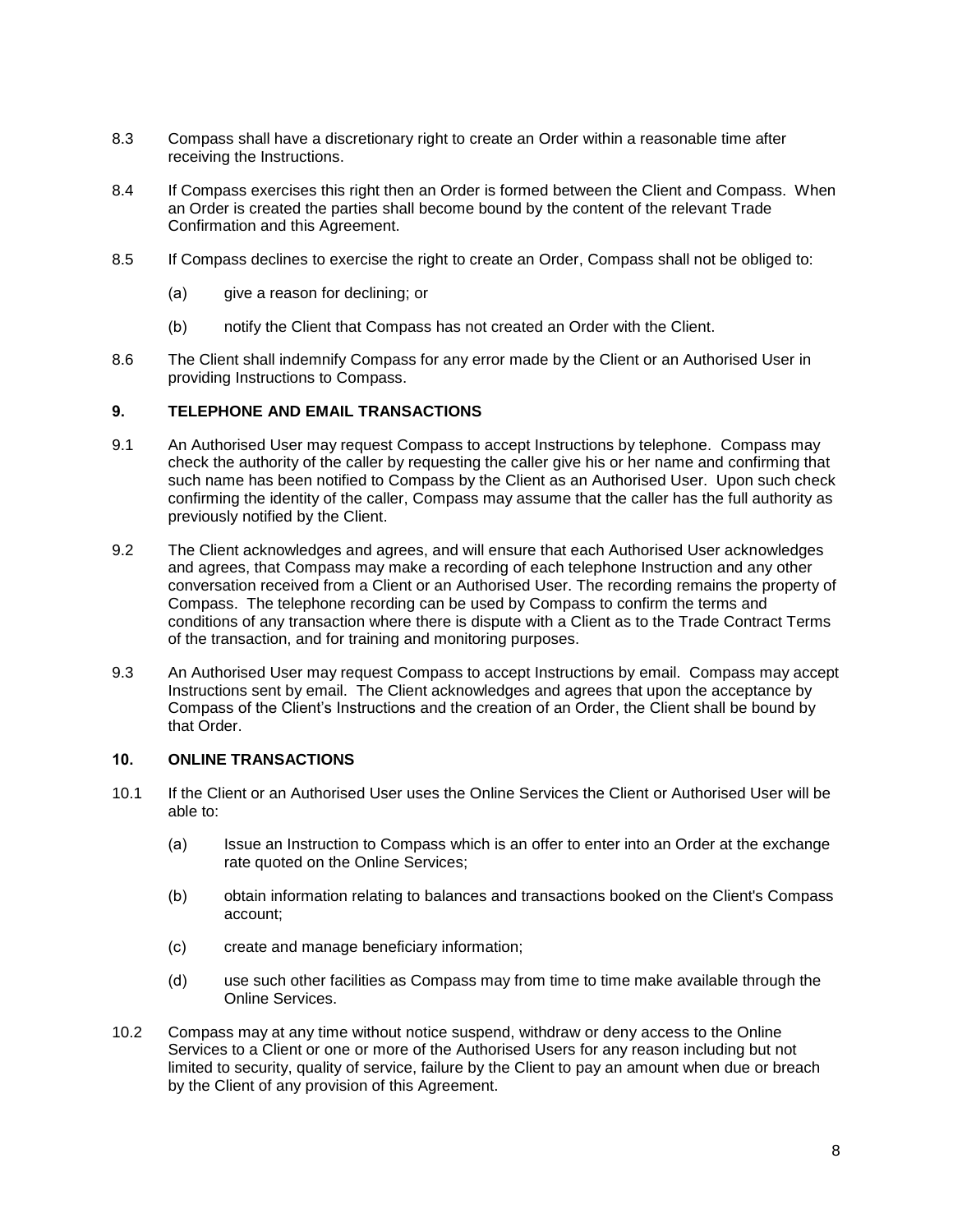- 10.3 A Client can end access to the Online Services at any time by contacting Compass via telephone or email.
- 10.4 Compass can delay, decline or reverse any Order if Compass reasonably:
	- (a) suspects that the transaction might be unlawful or might be associated with financial crime;
	- (b) believes that by carrying out the transaction Compass might breach its compliance obligations; or
	- (c) believes that you are in breach of this Agreement.

Under such circumstances Compass will not be liable for delaying or refusing to carry out an Order.

- 10.5 The Client will be liable for all Orders made when using the Online Services including orders placed relying on Instructions received due to a fraud or cyber security incident or effected by any other misuse, fraud or abuse by the Client, Authorised Users or third party or where the Client or Authorised Users have disclosed Security Details to a third party.
- 10.6 Compass may change the minimum specification required to access the Online Services and also may make operational changes to and alter the Services currently available at any time. Compass will notify Clients of such changes by either placing a message on the Website, log on page of the Online Services or by email.
- 10.7 Clients are responsible for obtaining, maintaining and ensuring compatibility of their electronic software, devices and equipment. Compass will not be responsible for any loss of or damage to a Client's data, software, computer, electronic devices, telecommunications or other equipment caused by use of the Online Services, unless such loss or damage is directly and solely caused by our negligence or deliberate default.
- 10.8 Clients are responsible for ensuring that their electronic devices and equipment are free from viruses and other malware and Compass will not be responsible for any losses incurred by failure to do this. Compass shall use reasonable endeavours to keep the Online Services free from viruses and corrupt files but cannot guarantee that the Online Services will be free from infection by viruses or anything else with contaminating or destructive properties. Compass is not able to guarantee that access to the Online Services will be uninterrupted, continuous or error free.
- 10.9 Clients must not:
	- (a) misuse the Online Services by knowingly introducing viruses, trojans, worms, logic bombs or other material which is malicious or technologically harmful;
	- (b) attempt to gain unauthorised access to the Online Services or any server, computer or database connected to the Online Services;
	- (c) attack the Online Services via a denial-of-service attack or a distributed denial-of service attack.

By breaching this provision a Client may also commit a criminal offence. Compass may report any such breach to the relevant law enforcement authorities and will co-operate with those authorities by disclosing a Client's identity to them. In the event of such a breach, the Client's right to use the Online Services will cease immediately and without Notice. Compass will not be liable for any loss or damage caused by a distributed denial-of-service attack, viruses or other technologically harmful material that may infect a Client's electronic devices and equipment.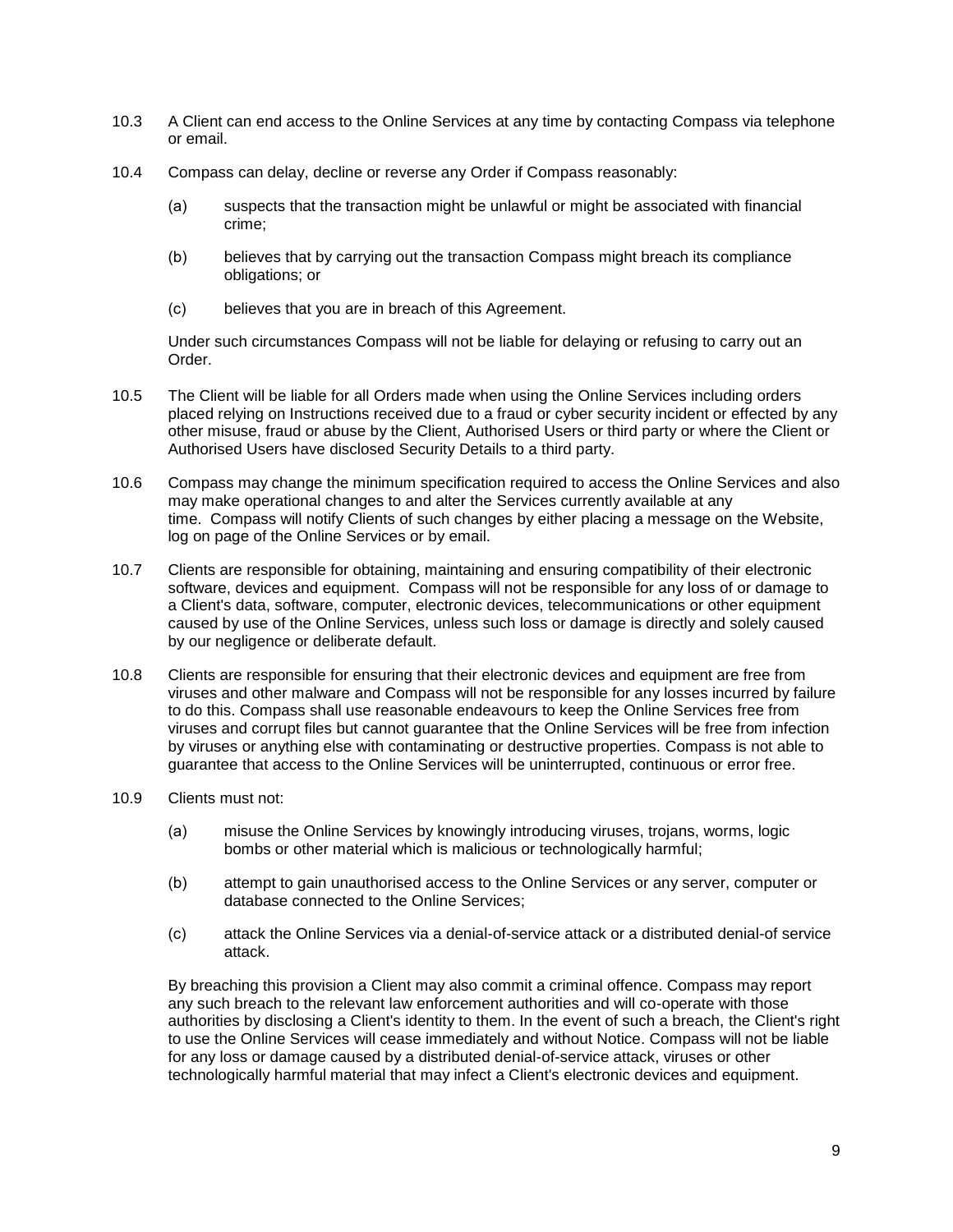### **11. SECURITY DETAILS**

- 11.1 For security purposes, when accessing the Online Services it is a condition that Compass is satisfied of your identity. Accordingly, Compass is entitled not to act on Instructions, information or requests received through the Online Services if Compass is in doubt as to Client identity.
- 11.2 Whenever a Client or an Authorised User uses the Online Services the use of Security Details authorises Compass to act on any Instructions, information or requests received. Compass will treat use of Security Details as the Client's consent to conduct transactions using the Online Services.
- 11.3 When activating the Online Services, before being granted access, a Client must set up their Security Details. Security Details may include:
	- (a) a login username,
	- (b) a login password,
	- (c) any items of memorable information which we ask you to confirm (e.g. place of birth, mother's maiden name); and
	- (d) any other security requirements we may notify to you from time to time.

Each Authorised User will also have to set up their separate Security Details to gain access to the Online Services.

- 11.4 Clients and Authorised Users must change their Security Details if asked to do so by Compass at any time and for any reason. Compass also reserves the right to change Security Details without prior notice.
- 11.5 The Client must take all reasonable precautions to ensure that:
	- (a) Security Details are kept secure and confidential;
	- (b) each Authorised User to whom Security Details are provided, will keep them secure and confidential;
	- (c) no unauthorised person is able to use the Security Details.
- 11.6 The Client must inform Compass immediately should they suspect or discover that:
	- (a) their Security Details are lost or stolen;
	- (b) someone else knows their Security Details; or
	- (c) someone has used or tried to use their Security Details.

If a Client's Security Details have been used to access the Online Services and Compass has not received any notification of any unauthorised use Compass will act on any Instructions, information or requests it receives.

## **12. OPTIONS CONTRACTS**

- 12.1 A Client who is a Wholesale Client may buy an Options Contract by placing an Order with Compass.
- 12.2 The Client must pay Compass the Premium, where such has been included as part of the Options Contract, during business hours on the Premium Payment Date. The Premium is not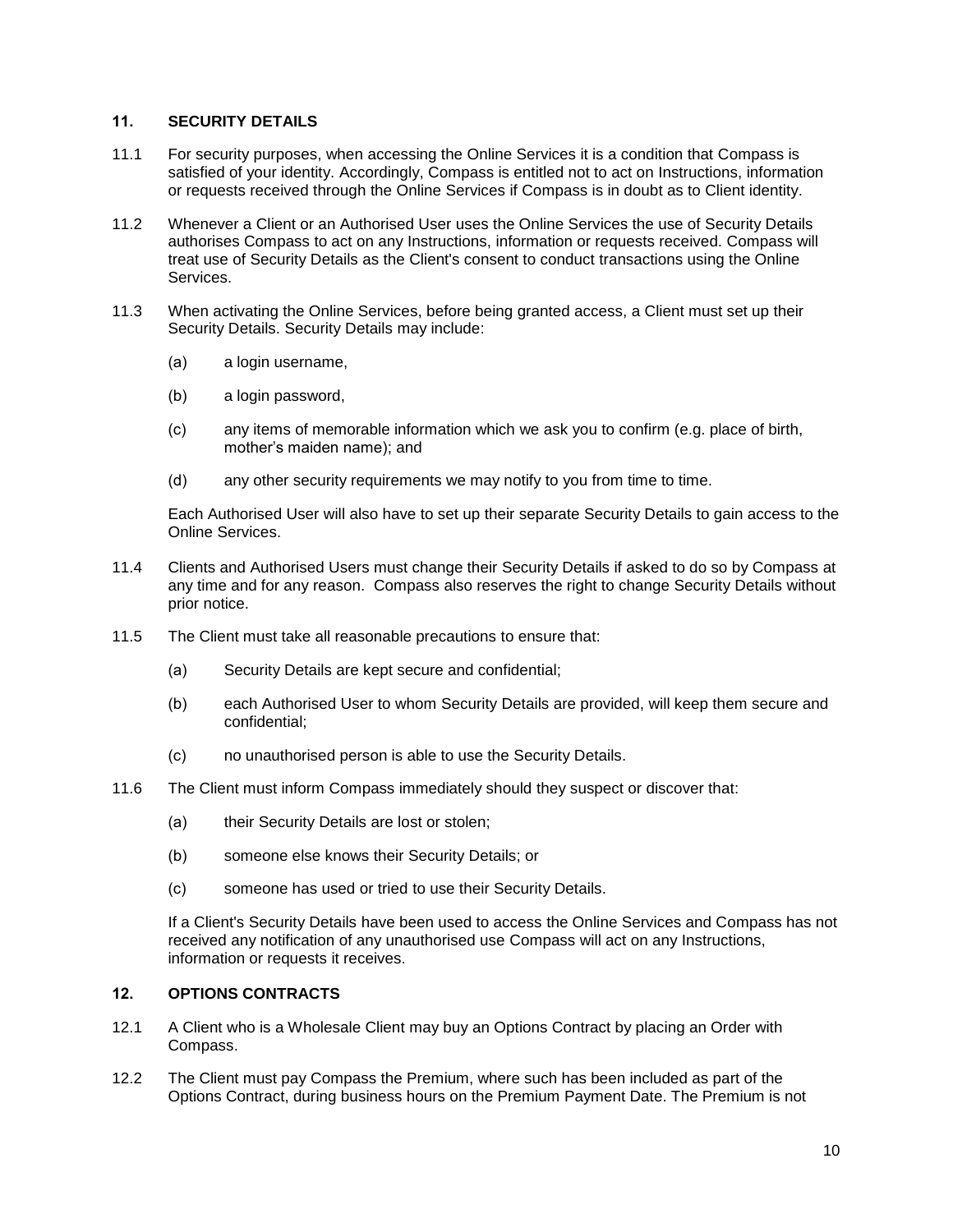refundable. If the Client does not pay the Premium in accordance with the Trade Contract Terms of an Order and this Agreement Compass may terminate the Options Contract and recover all resulting costs and expenses from the Client.

- 12.3 If the Client has purchased an Options Contract, the Client may elect to exercise the Options Contract on the Expiry Date by giving an Exercise Notice to Compass.
- 12.4 The Client may make a request to Compass that it intends to Close Out or surrender the Options Contract. Compass may agree to accept this request if the Client agrees to pay any required Premium and that any Notice of closure or surrender has been received by Compass before the Cut-Off Time on the Expiry Date. Compass will calculate the Premium due to Compass for Closing Out or surrendering the Options Contract and this will be paid by the Client to Compass.
- 12.5 If an Option has been exercised, each party must pay the currency and amount due to the other party on the Settlement Date as specified in the relevant Trade Contract Terms.
- 12.6 If an Options Contract has not been exercised or Closed Out in accordance with this Agreement, the Options Contract will lapse at the Expiry Date.

### **13. TRADE CONFIRMATIONS**

- 13.1 Upon Compass accepting an Instruction and entering into an Order with the Client, Compass will provide a Trade Confirmation for the Order.
- 13.2 The Client is required to check the details set out in the Trade Confirmation immediately.
- 13.3 If the information contained in the Trade Confirmation is incorrect the Client must immediately notify Compass, whereupon a revised Trade Confirmation will be sent which the Client will again need to check in accordance with clause 13.2.
- 13.4 Unless the Client responds immediately to the Trade Confirmation under clause 13.3, Compass may execute the Order that has been entered into and the Client is required to send Compass the pre-agreed Purchase Currency amount on the agreed date.

### **14. METHOD AND TIMING OF PAYMENT**

- 14.1 Any payment to Compass in any currency will be at an exchange rate agreed to with the Client at the time the Order is created.
- 14.2 Any sums that the Client owes to Compass must be paid in one of the following ways:
	- (a) by online bank transfer;
	- (b) by same day bank transfer;
	- (c) by cheque

The Client must not deposit cash into Compass' accounts under any circumstances. Compass has an absolute discretion as to whether the Client may pay by cheque.

- 14.3 In the event of a Spot Contract the Client must pay the Purchase Currency in full into the bank account nominated by Compass on or before the Day specified, but no later than 12pm on the second Day after the creation of the Order.
- 14.4 In the event of a 'same day' trade, the Client must pay the Purchase Currency into the account nominated by Compass by no later than 12pm on the Day of the creation of the Order.
- 14.5 Compass will treat the beneficiary information provided by a Client as correct. Compass will not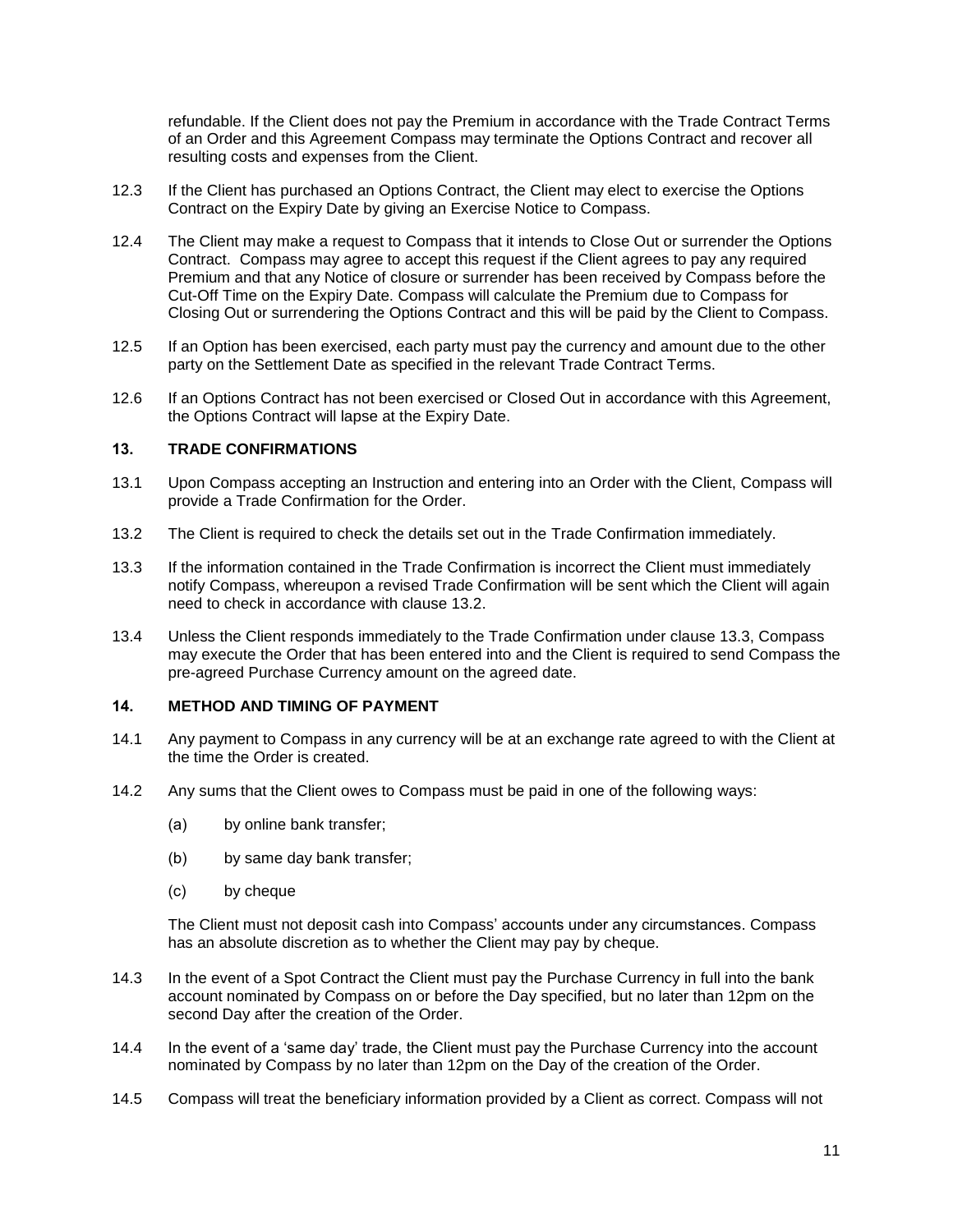be liable to the Client for the non-execution of a payment or for the defective execution of a payment or for any delay in making a payment if the information provided or selected is incorrect.

- 14.6 Compass will use all reasonable endeavours to make payments to the Client or to any third party specified by the Client, in accordance with the timing specified in the Client's Instructions. However, Compass shall not be liable under any circumstances for any direct, indirect or consequential loss (including any loss of profits) incurred as a result of a delay in funds reaching the Client's nominated account.
- 14.7 Compass will not be liable if a payee/beneficiary bank fails to process a payment correctly.
- 14.8 Compass is only required to make an international payment to or at the direction of the Client on a particular Day if cleared funds have been received by Compass prior to the Cut-off Time for that Day. International payments relating to funds received by Compass after the Cut-off Time for a Day will be made on the next Day.

## **15. UNDERPAYMENT OR NON PAYMENT**

- 15.1 If funds are not received from the Client by the Cut-Off Time on the Value Date Compass may in its discretion move the Value Date to the next Day.
- 15.2 If less than the full amount of funds is received from the Client by the Cut-Off Time on the Value Date Compass may in its discretion or as agreed with or at the request of the Client, fulfill less than the initial value of the Order. The balance of the funds is still owed to Compass and Compass may either recover those monies from the Client as a debt or:
	- (a) Close Out the balance of the initial trade; or
	- (b) cancel the initial trade,

and, in either case, allocate any profit to the Client or recover any loss or costs incurred by Compass in so doing from the Client.

- 15.3 If less than the full amount of funds is received from the Client by the Cut-Off Time on the Value Date and Compass does not agree to fulfill less than the initial value of the Order then those funds will be held in the client segregated bank account under clause 7 until either:
	- (a) the total amount of funds is received in a reasonable time to fulfill the original Order with a revised Value Date; or
	- (b) if no further funds are received in a reasonable time, to be used by Compass as permitted under this Agreement.
- 15.4 If clauses 15.1 to 15.3 apply then Compass may in its discretion vary the Value Date of the original Order to another Day and may charge reasonable fees for each day that a Value Date is extended. Nothing in this clause shall affect the rights of Compass to:
	- (a) Close Out a Financial product and recover the amount of any loss in so doing from the Client; or
	- (b) set off such losses pursuant to clause 24.

#### **16. OPERATION OF CLIENT ORDERS**

16.1 If an Order is triggered Compass will Close Out the Financial Product to which the Order relates.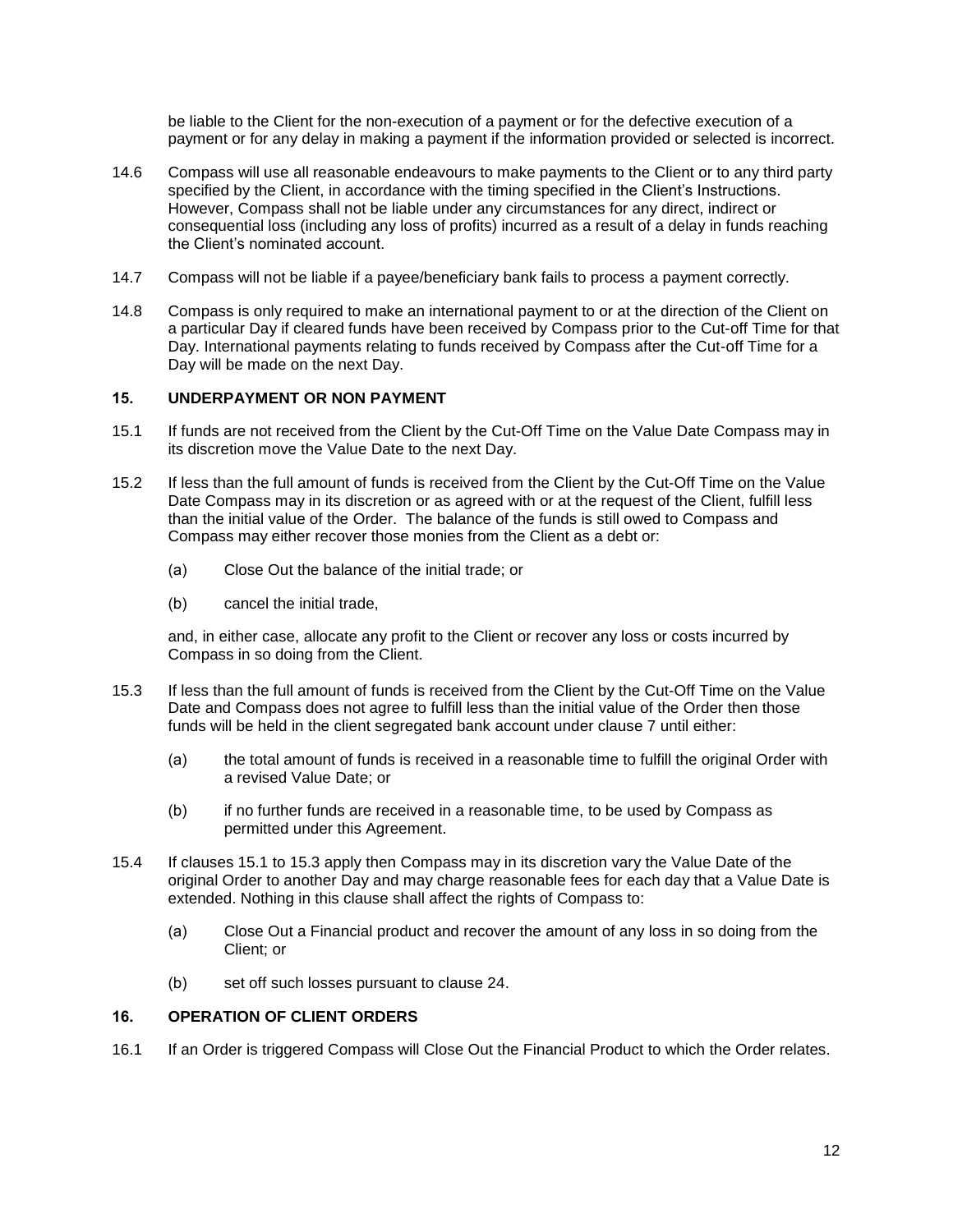- 16.2 In the case of a Stop Loss Order, Compass will seek to Close Out the Financial Product at a level that is the same (but may be worse) than the stop level.
- 16.3 You acknowledge and agree that the time and level at which Orders are Closed Out will be determined by Compass, acting reasonably. In this regard:
	- (a) Compass will seek to Close Out an Order within a reasonable time of the Order being triggered. Because there may be a manual element to the processing of Orders and because it is possible for a single sudden event to trigger a large number of Orders, you acknowledge and agree that what constitutes a "reasonable time" may vary according to the size of the Order, the level of activity in the underlying market, and the number of other Orders that have been triggered at the time the Order is triggered.
	- (b) At the time Compass is seeking to execute an Order, Compass will have regard to the exchange rate that could be achieved in the underlying market for a similar order (including as to size).
	- (c) Due to market volatility and factors beyond our control, Compass cannot guarantee that a Financial Product will be Closed Out at the level specified in an Order. For example, a Stop Loss Order may be Closed Out at a worse exchange rate than as originally specified in the Trade Contract Terms. In such an event, Compass will Close Out the Financial Product at the next best available exchange rate.

### **17. CANCELLATION OR ALTERATION OF AN ORDER**

- 17.1 If the Client decides that it wants to change any of the terms, amounts or the dates under an Order (including to pre-deliver funds), and the Client contacts Compass accordingly, Compass may in its discretion:
	- (a) provide the Client with Trade Contract Terms for the alteration which are reasonable given the market conditions;
	- (b) vary the Settlement Date, Settlement Period and/or Value Date; or
	- (c) Close Out the Order and allocate any profit to the Client or recover any loss or costs incurred by Compass in so doing from the Client.
- 17.2 If an alteration under clause 17.1 concerns a Forward Contract then Compass may in its discretion agree to change the Settlement Date or Settlement Period for the Forward Contract on the basis of a Historical Rate Rollover.
- 17.3 If, after an Order has been placed the Client informs Compass that they wish to cancel the Order, or this Agreement allows Compass to treat the Client as having terminated the Order, Compass may at its complete discretion either:
	- (a) terminate the Order;
	- (b) Close Out the Order and allocate any profit to the Client or recover any loss or costs incurred by Compass in so doing from the Client; or
	- (c) insist on the performance of the Order.
- 17.4 If the Client cancels or fails to perform an Order (including failure to perform on the extension of a Value Date), the Client is liable for any loss or damage suffered by Compass in Closing Out an Order which the Client has cancelled or failed to perform.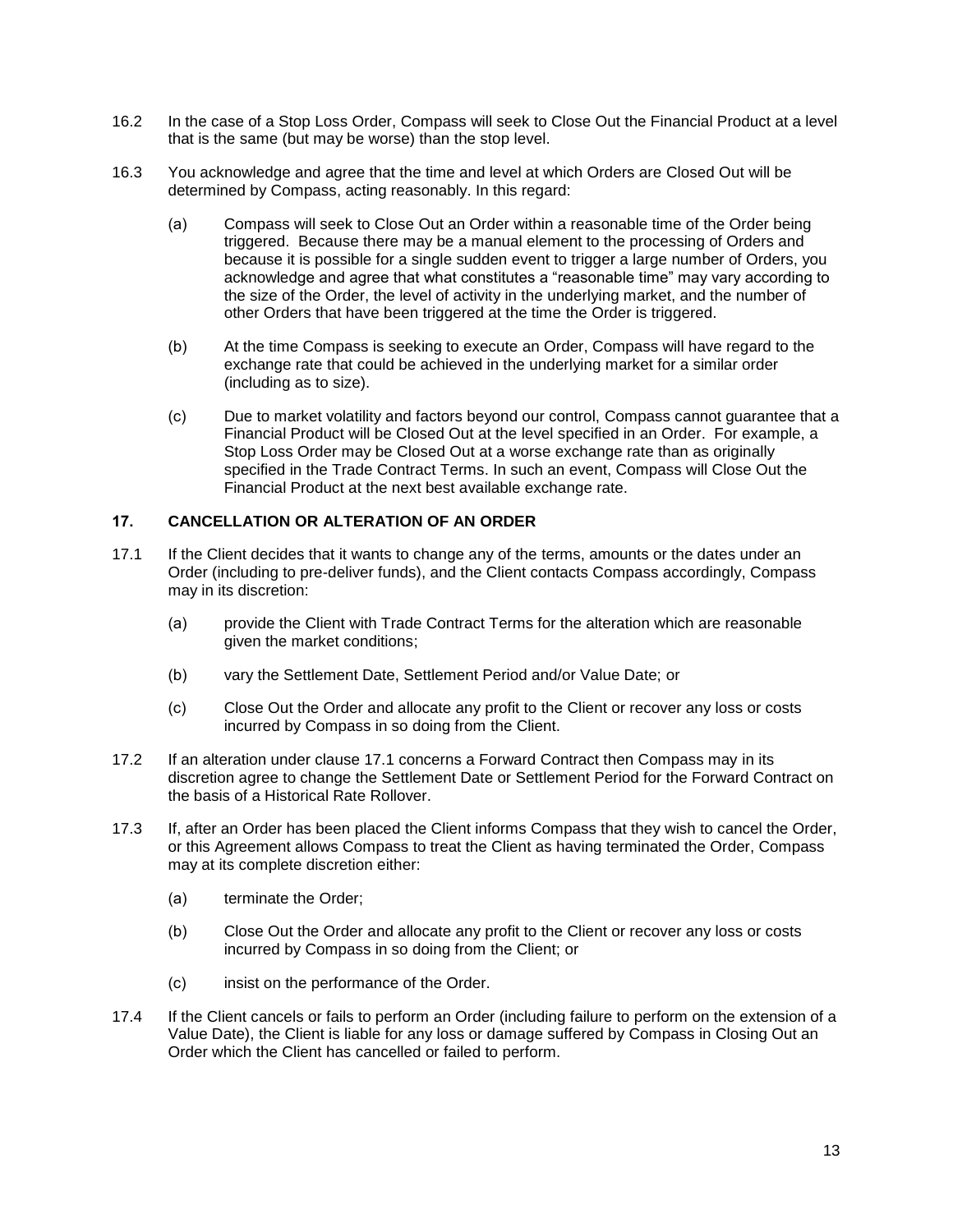- 17.5 Compass reserves the right to charge the Client:
	- (a) an administration fee not exceeding \$50 (as determined from time to time by Compass and set out in a current disclosure document and/or on the Website) representing administration costs involved in the cancellation of an Order;
	- (b) a cancellation fee of 0.05% of the total amount of the Sale Currency for each Day between the Cancellation Event and payment of Compass' administration fee and Compass' costs in Closing Out the Order on a Mark to Market basis.
- 17.6 The Client may forfeit part or all of any Deposit in the event of cancellation. Where Compass has suffered loss it reserves the right to set off against:
	- (a) the Deposit;
	- (b) client profits on the Close Out of a Financial Product; or
	- (c) any other funds received from the Client,

any charges, fees or losses sustained by Compass in Closing Out the Order.

### **18. DEPOSIT**

- 18.1 When using Options Contracts or Forward Contracts, Compass may in its absolute discretion require a Deposit calculated as a percentage of the total Order.
- 18.2 Payment of the Deposit is treated by Compass as a part-payment for the Options Contract or Forward Contract. When Compass accepts a Deposit the Client immediately receives Reciprocal Obligations under the Trade Contract Terms. The Deposit has purchased that Reciprocal Obligation and is not "client money".
- 18.3 Payment of the specified Deposit may be made by electronic transfer or same day bank transfer to an account nominated by Compass.

## **19. MARGIN CALL**

- 19.1 Compass may at its sole discretion require the Client to pay a Margin Call.
- 19.2 The factors which Compass will consider prior to making a Margin Call are as follows:
	- (a) if at any time the Deposit held by Compass is approaching or is no longer sufficient to cover the Mark to Market value (in Australian dollars) of all Forward Contracts that the Client has open with Compass; and
	- (b) if at any time the pre-agreed Credit Limit assigned to the client by Compass is no longer sufficient to cover the Mark to Market value (in Australian dollars) of all Forward Contracts that the Client has open with Compass.
- 19.3 The Client shall pay the Margin Call on or before the second (2) Day after it receives Notice of that amount from Compass.
- 19.4 When Compass accepts payment of a Margin Call the Client immediately receives Reciprocal Obligations under the Trade Contract Terms. Margin Call payments purchase that Reciprocal Obligation and are not "client money".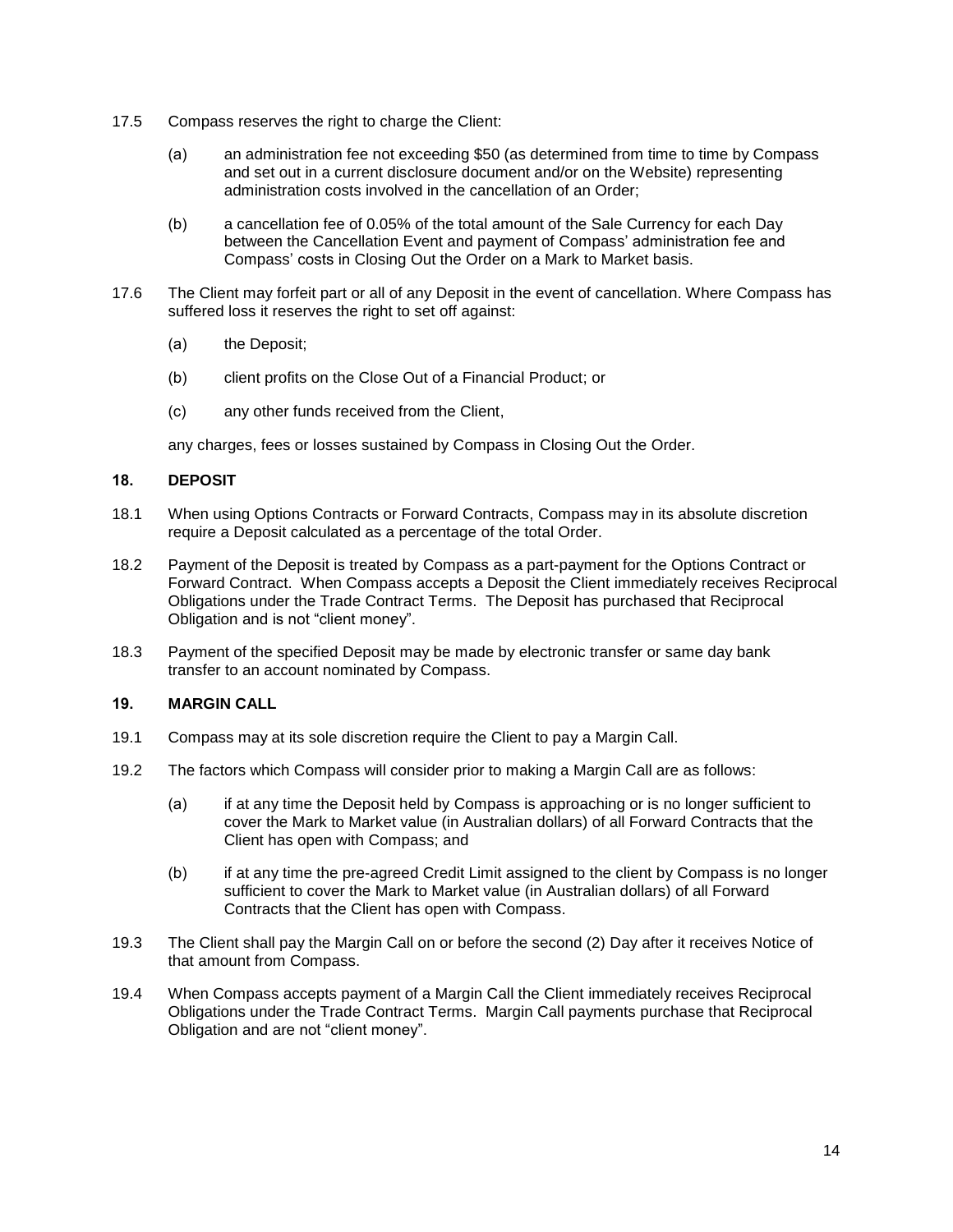## **20. CREDIT LIMITS**

- 20.1 The Client understands that:
	- (a) Compass may grant certain Clients a Credit Limit. A Credit Limit is a pre-agreed amount of Australian dollars that can be offset against the Mark to Market value on open Forward Contracts or Options Contracts;
	- (b) If the Mark to Market of open Forward Contracts is approaching or has exceeded the Client's Credit Limit, Compass reserves the right to request the Client to pay a Margin Call;
	- (c) Compass is not obliged to provide credit to the Client;
	- (d) any Credit Limit set by Compass may be reduced or withdrawn at any time by giving Notice to the Client.
- 20.2 The Client acknowledges that if Compass creates an Order which would result in a Credit Limit being exceeded:
	- (a) Compass is not obliged to inform the Client that the Credit Limit will be exceeded;
	- (b) the Client will continue to be liable to Compass for all amounts including those above the Credit Limit; and
	- (c) Compass is not obliged to create any subsequent Order where a Credit Limit might be exceeded.

### **21. DELAYS AND QUOTING ERRORS**

- 21.1 Compass shall not be responsible or liable for the time it may take financial institutions to settle accounts. Compass shall not, in the absence of gross negligence or willful misconduct, be liable for delays, damages, failures or errors in the completion of an Order.
- 21.2 Should a Quoting Error occur, Compass:
	- (a) is not liable for any damages, claims, losses, liabilities or costs arising from the Quoting Error; and
	- (b) reserves the right to make the necessary adjustments to correct the Quoting Error.

Any dispute arising from a Quoting Error will be resolved on the basis of the fair market value, as determined by Compass acting reasonably, of the relevant currency at the time such Quoting Error occurred.

- 21.3 If Compass is unable to perform its obligations under this Agreement or an Order because of factors beyond its control or because of a Force Majeure event, Compass will notify the Client as soon as is reasonably practicable and will use reasonable endeavours to secure the return of any money paid by the Client in respect of which Compass has been unable to discharge its obligations under this Agreement.
- 21.4 Compass may give a Notice to the Client at any time if it forms the view that market conditions in the relevant financial market for the currency concerned are seriously disturbed. This includes circumstances where, in Compass' opinion, deposits in the currency concerned are not available in the ordinary course of business to Compass in the relevant financial market or because of national or international financial, political or economic circumstances or exchange controls, it is impractical.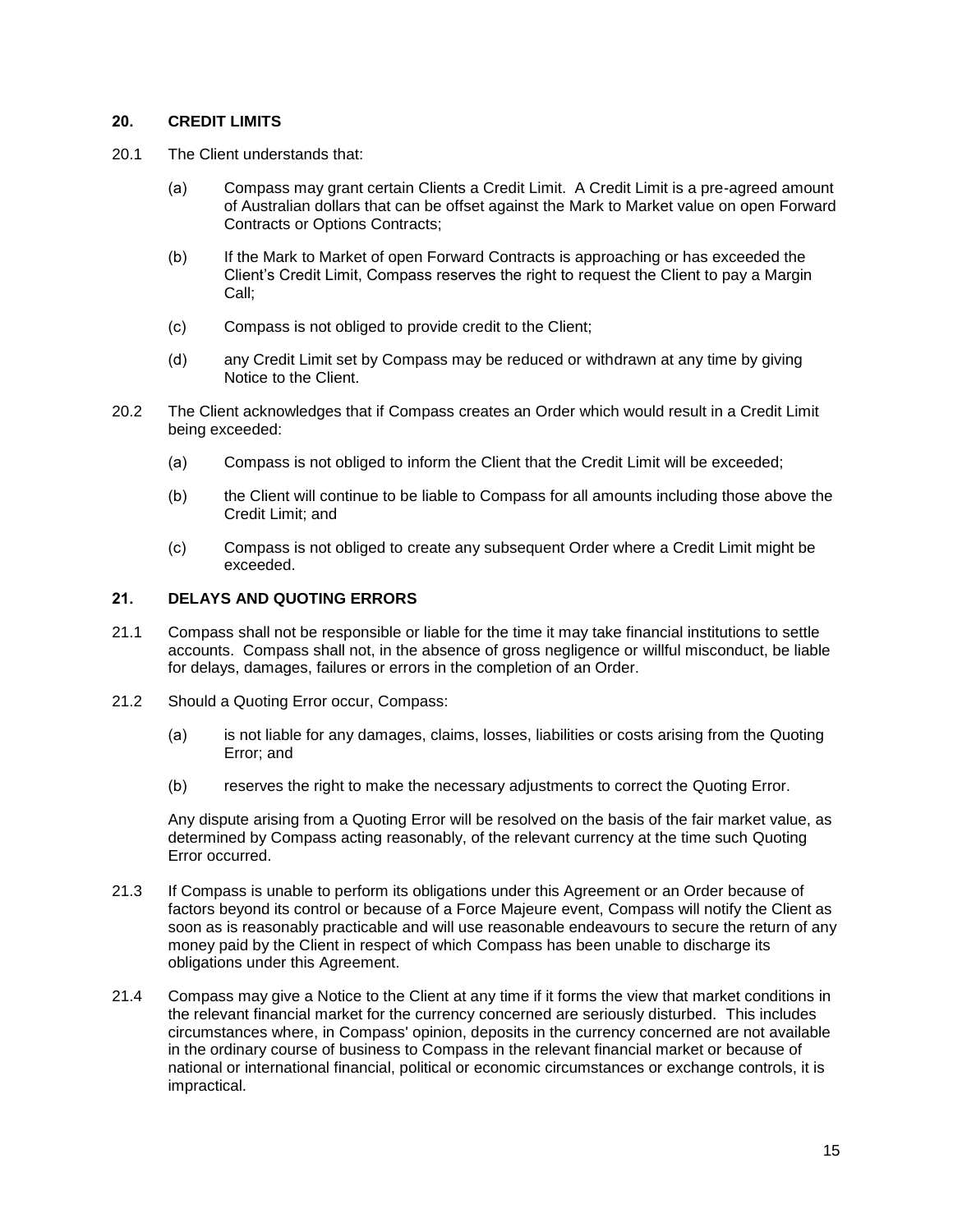21.5 When a Notice under clause 21.4 is given, Compass' obligations will be suspended while it and the Client negotiate alternative arrangements. If the parties reach agreement before the Value Date, those alternative arrangements will apply. If they do not reach agreement within that period, each will be released from its obligations under the relevant Order.

## **22. COMMISSIONS FEES AND EXPENSES**

- 22.1 The Client agrees to pay:
	- (a) any fees set out elsewhere in this Agreement;
	- (b) an amount equal to any other fee charged or levied on Compass, or other expense incurred by Compass, arising from any action taken pursuant to this Agreement;
	- (c) all taxes (including GST) and expenses incurred by the Client in connection with this Agreement.
- 22.2 The Client confirms and acknowledges that Compass is, without limiting its powers to recover amounts owing by the Client to Compass in any other way, permitted to deduct, without further reference to the Client, charges relating to any Services provided by Compass including administration charges (including but not limited to fees associated with returned cheques, payment processing, debt collection and telephone transcript copies), charges relating to the use of the Online Services and any transaction fees charged to Compass by others with respect to the Client's transactions including, but not limited to tracing fees.
- 22.3 Compass may in its absolute discretion waive or reduce fees or transaction charges, for individual clients or for classes of clients, for any length of time, with or without conditions, without notice.
- 22.4 The Client acknowledges that should they effect an Order with Compass, the Client must pay all transaction charges, fees, Deposits, settlements, interest and any other amounts due under this Agreement on demand by Compass in cleared funds or otherwise as required in accordance with the terms of this Agreement.
- 22.5 The Client agrees that Compass may at any time share transaction fees and charges with any other persons without being required to disclose the sharing of such fees and charges to the Client, unless such disclosure is required by Law.

### **23. TERMINATION**

- 23.1 This Agreement may be terminated immediately by the Client or Compass by Notice to the other in writing.
- 23.2 Termination by either party shall not:
	- (a) affect any Order or other transaction previously entered into;
	- (b) relieve either party of any outstanding obligations arising out of this Agreement; or
	- (c) relieve the Client of any obligations arising out of any Order entered into prior to such termination.
- 23.3 In the event that Compass is made aware of or has reason to believe any of the following:
	- (a) that the Client has provided false or misleading information to Compass; or
	- (b) that the Client has participated or is participating or has assisted or is assisting in money laundering or terrorist financing; or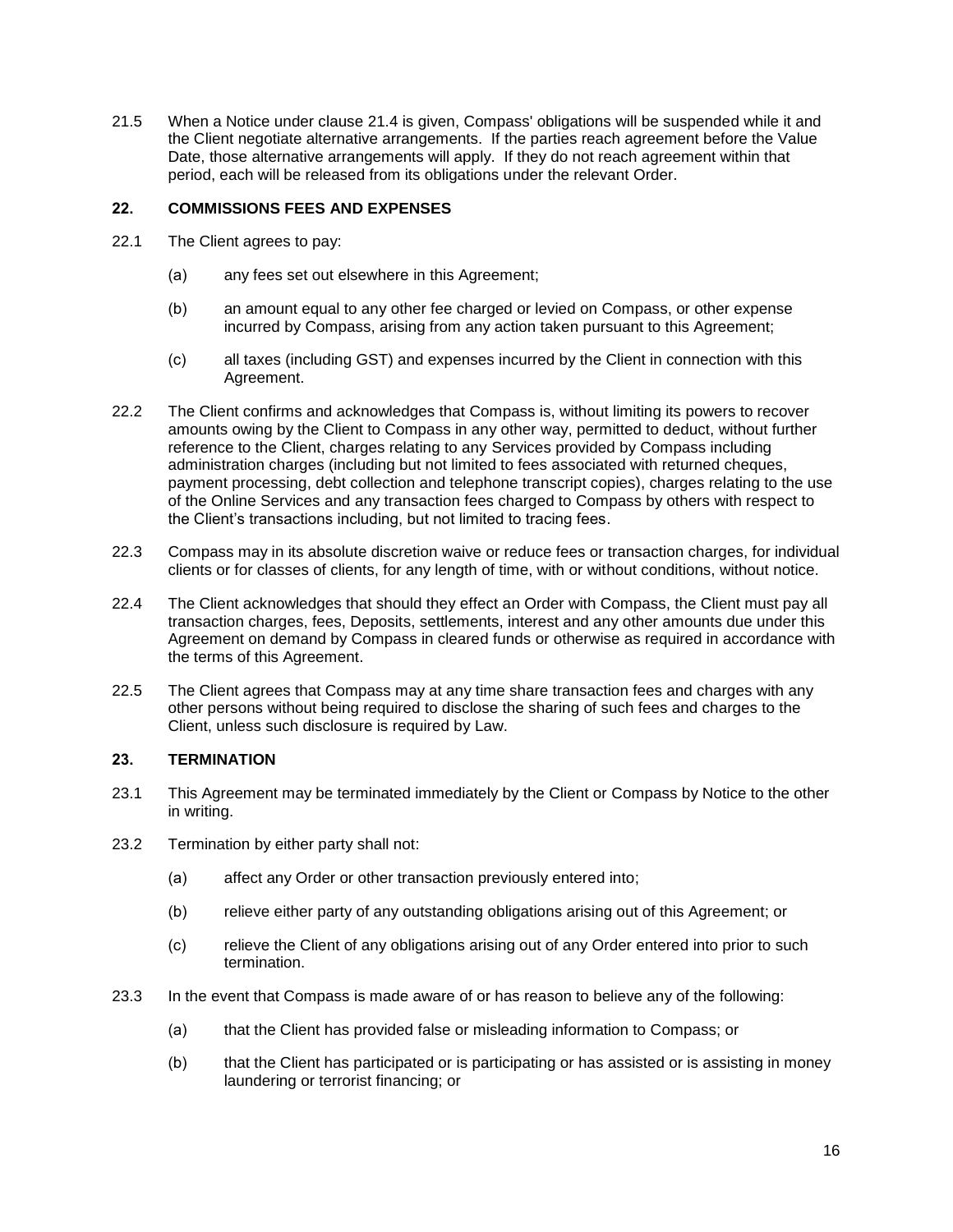(c) that the Client is being officially investigated by law enforcement and/or regulatory agencies;

then Compass, at its sole discretion, may terminate this Agreement immediately by Notice to the Client, and Compass shall be relieved of any obligations set out in this Agreement or arising out of the transactions contemplated by this Agreement, including any obligations:

- (d) arising out of any Order already placed with Compass;
- (e) to provide the Services; and
- (f) to provide the Client or Authorised User access to the Online Services.
- 23.4 Within two (2) Days of termination of this Agreement the Client will return or destroy all materials received from Compass as per Compass' written instructions.
- 23.5 Each party's duties of payment, delivery, and destruction of materials shall survive termination of this Agreement.

### **24. SET OFF AGAINST MONIES OWED**

- 24.1 In addition to other remedies available to Compass, the Client authorises Compass to:
	- (a) appropriate, transfer, credit, apply or pay monies that may be received by Compass or held by Compass on the Client's behalf in payment of any amounts which may be outstanding by the Client to Compass or to an agent of Compass in a transaction effected on the Client's behalf; and
	- (b) set-off against any amounts due to it by the Client, any amounts received by Compass from or on behalf of the Client including but not limited to moneys received as Deposits or Margin Calls and client profits on the Close Out of a Financial Product. Compass may determine the application of any amounts which are to be set-off at its own discretion.
- 24.2 Payments by the Client to Compass in accordance with this Agreement must be made without any set-off, counter claim or condition and without any deduction or withholding for any tax or any other reason unless the deduction or withholding is required by applicable Law.
- 24.3 Should the Client be required to make any form of deduction in respect of tax from any payment to be made or if Compass is required to pay any tax in respect of any payment made in relation to this Agreement at the Client's request the Client agrees to keep Compass indemnified against that tax and agrees to pay to Compass any additional amounts required to ensure Compass receives the full net amount that is equal to the amount Compass would have received had a deduction, withholding or payment of tax not been made.
- 24.4 Deposits or Margin Calls deposited by the Client will not fall due for repayment until the Client's obligations under this Agreement and under or in respect of any other account between Compass and the Client are satisfied in full. Until this time, Deposits or Margin Calls will not constitute a debt due from Compass to the Client nor will the Client have any right to receive payment of these funds.

### **25. LIABILITY AND INDEMNITY**

25.1 The Client shall indemnify and hold Compass harmless from any and all liabilities, claims, costs, expenses and damages of any nature, including, but not limited to, reasonable legal fees and any fees and expenses incurred in connection with litigation, arising out of or relating to the Client's negligence, cyber security breach or willful misconduct, the violation of any Law by the Client, or the breach by the Client of any provision of this Agreement.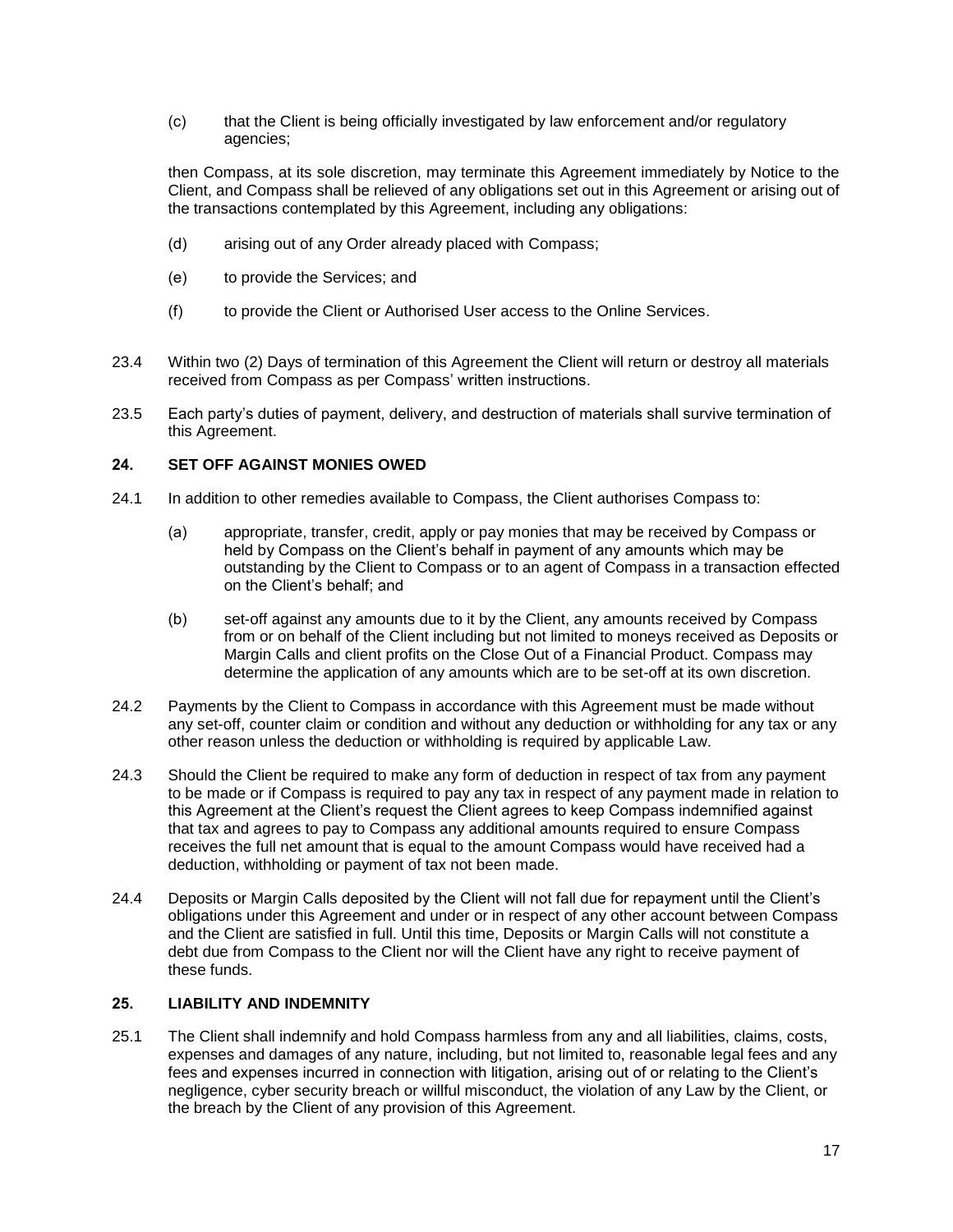- 25.2 The Client also agrees to promptly pay Compass for all damages, costs and expenses, including reasonable legal fees and expenses, incurred by Compass in the enforcement of any of the provisions of this Agreement.
- 25.3 Compass is not responsible for any delays, charges or loss incurred due to errors in the payment or beneficiary information supplied by the Client or where the Client has failed to object to or delayed in objecting to the details in the Trade Confirmation. The Client agrees to indemnify Compass and be liable for any losses or charges incurred by Compass arising from such error on the Client's behalf.
- 25.4 Nothing in this Agreement is intended to limit or exclude any liability Compass may owe the Client under any statutory rights the Client may have. However, to the extent permitted by Law the liability of Compass for a breach of a condition or warranty of this Agreement is limited to:
	- (a) the supplying of the Services again; or
	- (b) the payment of the cost of having the Services supplied again.
- 25.5 The Client's obligations under this clause 25 shall survive the termination of this Agreement.

## **26. INFORMATION AND CONFIDENTIALITY**

- 26.1 The Client acknowledges and agrees that Compass is permitted to carry out an electronic database search and search credit reference agencies in order to verify the Client's identity and credit standing. If such searches are carried out, Compass may keep records of the contents and results of such searches in accordance with all applicable Laws
- 26.2 Compass reserves the right to collect such information as is necessary from the Client to meet its obligations under applicable Laws. Compass may pass on information collected from the Client and relating to transactions with the Client as required by applicable Laws and is under no obligation to inform the Client it has done so. Compass may undertake all such checks required under applicable Laws in relation to the Client (including restricted lists, blocked persons and countries lists) as deemed necessary or appropriate by Compass.
- 26.3 Personal information collected by Compass is treated as confidential and is protected by the *Privacy Act 1988.* Compass will only collect personal information which is necessary to perform the Services.
- 26.4 Compass will treat the Client's personal information in accordance with its privacy policy, which the Client may obtain on the Website.
- 26.5 Compass will use reasonable precautions to maintain the confidentiality of information Compass receives from the Client and material and/or data the Client provides, creates, inputs or develops in connection with the Client's use of the Services. Nonetheless, because such information, material and/or data may be provided through the internet, the Client hereby acknowledges and agrees that Compass cannot assure that such information, material and/or data will continue to be confidential.
- 26.6 The Client accepts the risk of a third party receiving confidential information concerning the Client and specifically releases and indemnifies Compass from any claim arising out of a third party intercepting, accessing, monitoring or receiving any communication from a Client intended to be provided to Compass or from Compass intended to be provided to the Client.
- 26.7 The Client acknowledges and agrees that Compass may disclose the Client's name and other personal and financial information about the Client, and any relevant details of an Authorised User, to its employees, representatives, officers, agents, and affiliates, as well as to a governmental entity or self-regulatory authority, an internet service provider or any other third party agent or service provider for any purpose related to offering, providing, administering or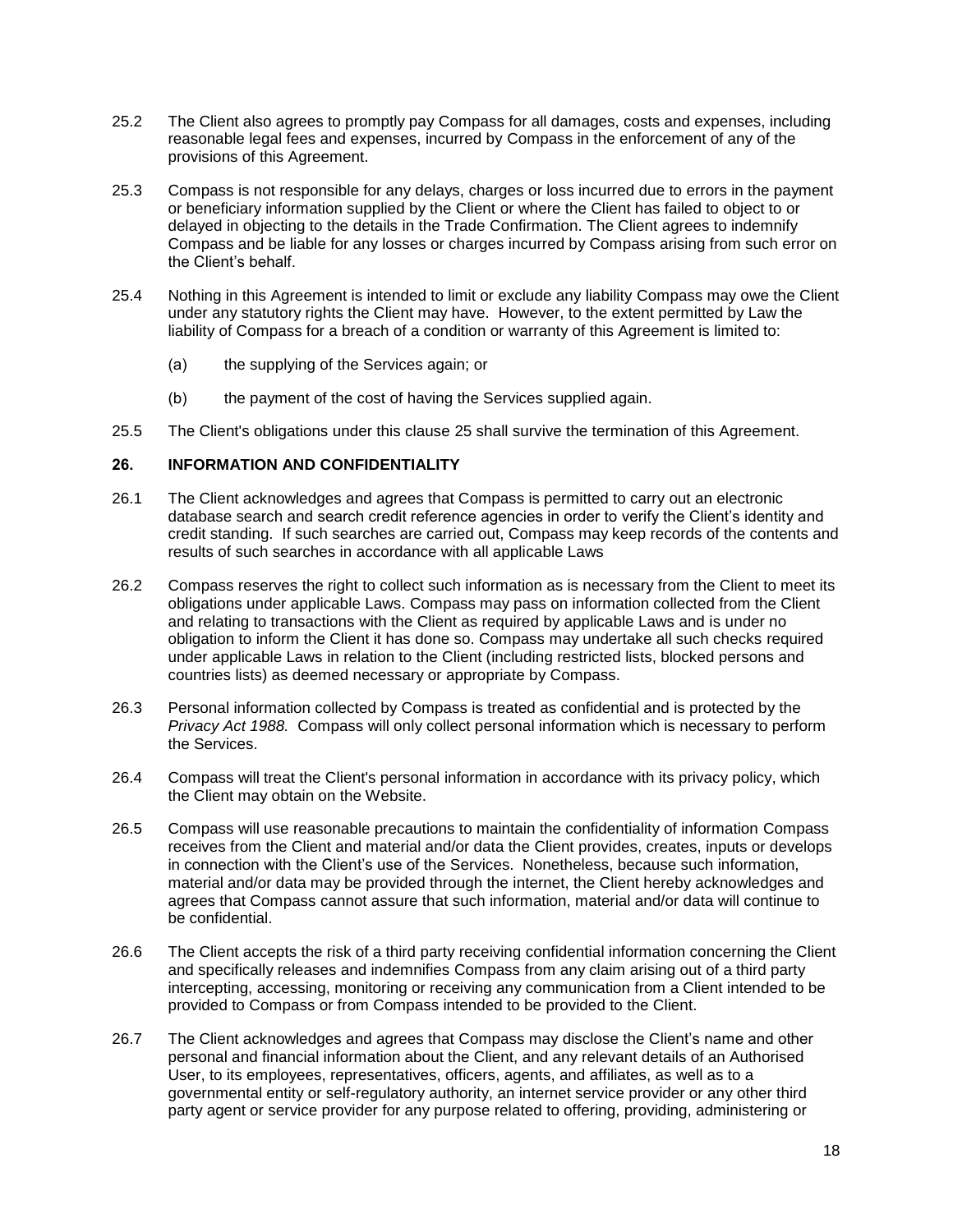maintaining the Services, or to comply with applicable Laws.

- 26.8 Due to the inherent risks in transferring currency between parties located in different countries, Compass takes measures to ensure that it is not participating or assisting in money laundering or terrorist financing. Law enforcement agencies and regulatory authorities may periodically inspect and require copies of Client information and business records held by Compass, to ensure compliance with all applicable anti-money laundering and counter-terrorism financing laws.
- 26.9 The Client should be fully aware that in appropriate cases all communications and information concerning the Client held by Compass, may be disclosed to and reviewed by law enforcement agencies and regulatory authorities. In addition, the Client agrees to comply with all applicable anti-money laundering and counter terrorism financing laws, including, but not limited to, the requirement to obtain satisfactory evidence of the identity of any principal whom the Client may represent in any transaction entered into with Compass.

### **27. DISPUTE RESOLUTION**

- 27.1 If a dispute arises between Compass and the Client relating to any transaction, Compass may Close Out or take any other action it considers appropriate in relation to the disputed transaction without previously notifying and/or without having received instruction from the Client.
- 27.2 Compass will try to notify the Client (verbally or in writing) what action it has taken, as soon afterwards as it practically can, but if it does not, the validity of its action shall not be affected.
- 27.3 Nothing in this clause 27 limits the Client's rights (if applicable) to take any dispute to an equivalent external dispute resolution scheme of which Compass is a member.

### **28. NOTICES**

- 28.1 A Notice shall be in writing and shall:
	- (a) If to the Client, be sent by prepaid registered mail or delivered by hand to the address of the Client, or such other address the Client designates in writing, or by Compass posting a Notice to the Website; and
		- (i) if posted on the Website, Notice is deemed to have been given three (3) Days after the Notice was posted on the Website; or
		- (ii) if the Notice was sent to the address of the Client, the Notice is deemed to have been given on the Day after the Notice was sent, unless delivered by hand in which case the Notice is deemed to have been given on delivery.
	- (b) If to Compass, be sent by prepaid registered mail or delivered by hand to the address of Compass, or such other address as Compass designates in writing, and such Notice is deemed to have been given on the Day after the Notice was sent, unless delivered by hand in which case the Notice is deemed to have been given on delivery.
- 28.2 Any Notice may also be sent by email if:
	- (a) the Notice is sent to the email address last notified by the intended recipient to the sender; and
	- (b) the sender keeps an electronic or printed copy of the Notice sent.
- 28.3 A Notice sent by email will be deemed to have been given on the first to occur of:
	- (a) receipt by the sender of an email acknowledgement from the recipient's information system showing that the Notice has been delivered to the email address stated above;